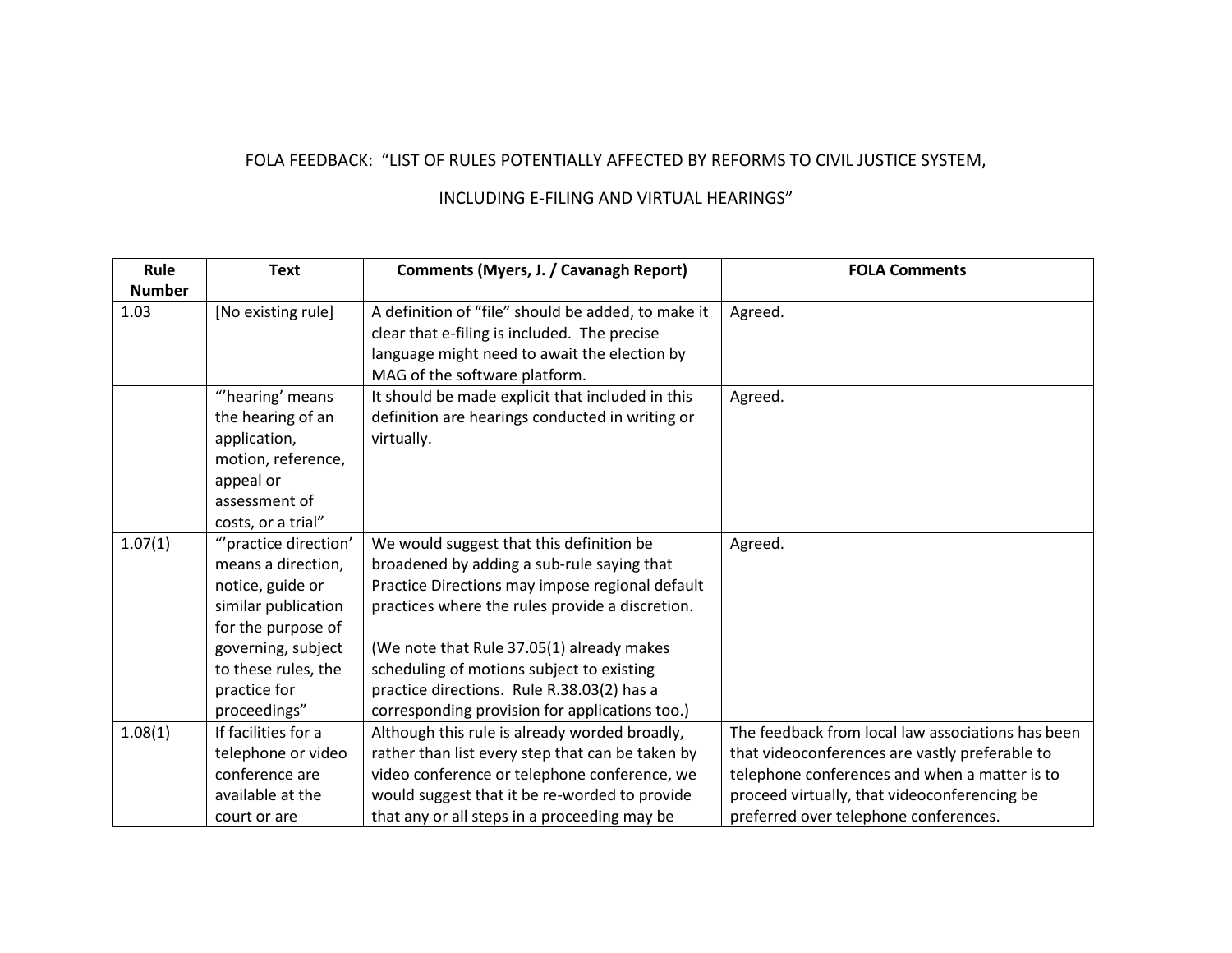|         | provided by a party,  | heard or conducted by telephone or video            |                                                   |
|---------|-----------------------|-----------------------------------------------------|---------------------------------------------------|
|         | all or part of any of | conference, as provided for in subrules (2) to (5). |                                                   |
|         | the following         | If specific steps are identified that should not be |                                                   |
|         | proceedings or        | subject to this rule, they should be identified.    |                                                   |
|         | steps in a            |                                                     |                                                   |
|         | proceeding may be     | We suggest that consideration be given to           |                                                   |
|         | heard by telephone    | written or virtual the default mode for all steps   |                                                   |
|         | or video conference   | except trials. Parties would retain a right to seek |                                                   |
|         | as permitted by       | leave to have a traditional oral hearing in an      |                                                   |
|         | subrules (2) to (b):  | appropriate case.                                   |                                                   |
| 1.08    | [No existing rule]    | If no change is made to 1.07, add a sub-rule        | Agreed.                                           |
|         |                       | allowing a Practice Direction to provide a default  |                                                   |
|         |                       | process within a region.                            |                                                   |
| 1.08(5) | This subrule          | We feel that this list should be repealed. There    | Further discussion and consultation is required.  |
|         | contains a list of    | should be a recognition that the "general           | Particularly, the significance of the "open court |
|         | factors governing     | principle" referred to in clause (a) no longer      | principle" should be considered.                  |
|         | the use of video or   | applies.                                            |                                                   |
|         | telephone hearings    |                                                     |                                                   |
|         | including: "(a) the   | Whether a new set of criteria is required is        |                                                   |
|         | general principle     | debatable. One possibility would be to leave the    |                                                   |
|         | that evidence and     | test fairly open-ended, such as "as is just and     |                                                   |
|         | argument should       | convenient". A proportionality-based test, aimed    |                                                   |
|         | be presented orally   | at saving expense and time, relative to the         |                                                   |
|         | in open court."       | importance of the issues, might be another          |                                                   |
|         |                       | viable approach.                                    |                                                   |
|         |                       |                                                     |                                                   |
|         |                       | Whatever set of criteria is chosen, it should be    |                                                   |
|         |                       | clear that presentation of evidence and             |                                                   |
|         |                       | argument orally in open court will no longer be     |                                                   |
|         |                       | considered the default or even a superior mode.     |                                                   |
|         |                       |                                                     |                                                   |
|         |                       | The default should be the mode that is most         |                                                   |
|         |                       | expeditious and affordable, having regard to the    |                                                   |
|         |                       | nature of the case.                                 |                                                   |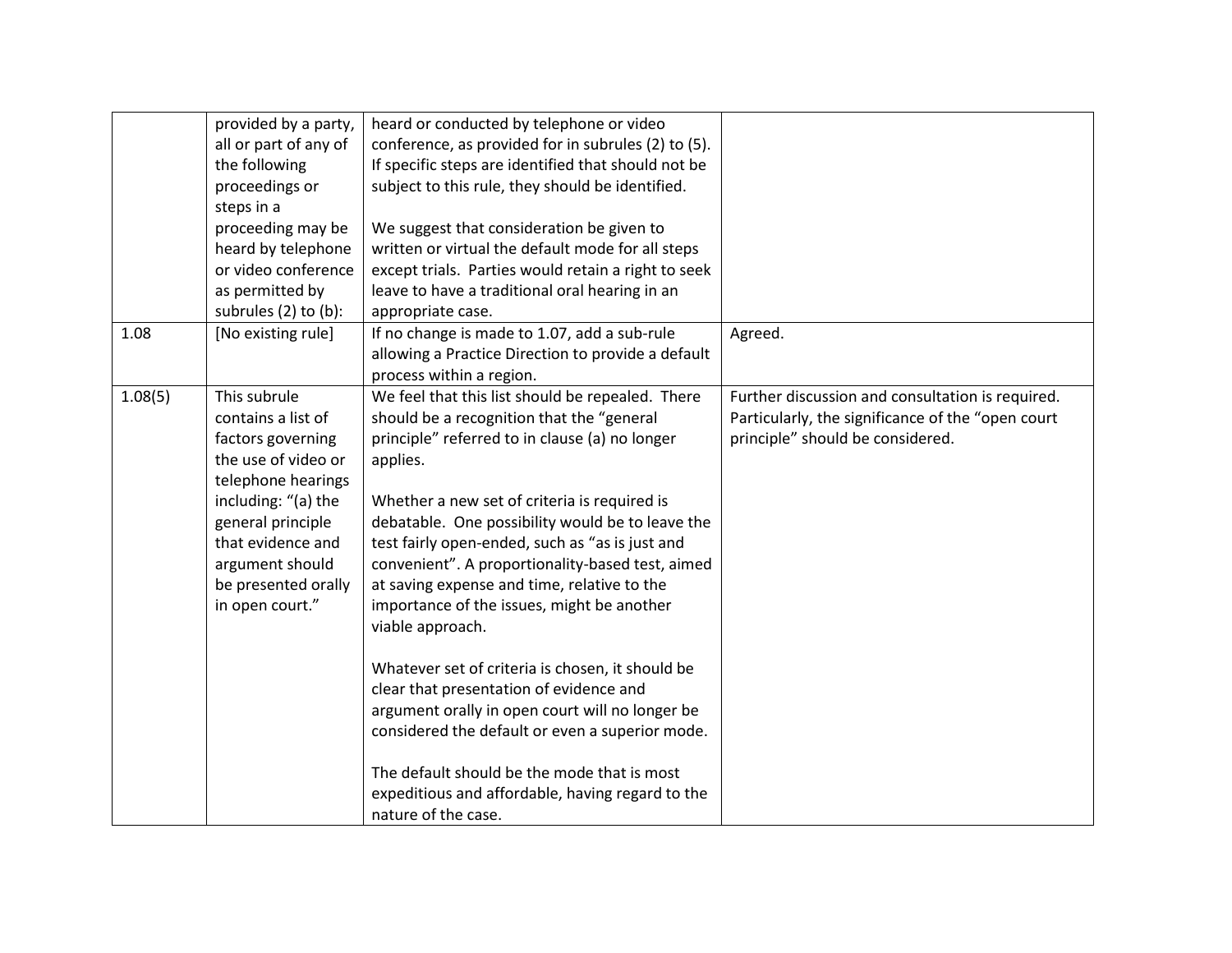| 2.03    | The court may, only<br>where and as<br>necessary in the<br>interest of justice,<br>dispense with<br>compliance with<br>any rule at any<br>time.                                                                                                                                 | This is also a good place to allow regional<br>practice directions to provide default processes<br>including dispensing with compliance with any<br>rule as a starting point.                                                                                                                                                                                                                                                                                    | Agreed. |
|---------|---------------------------------------------------------------------------------------------------------------------------------------------------------------------------------------------------------------------------------------------------------------------------------|------------------------------------------------------------------------------------------------------------------------------------------------------------------------------------------------------------------------------------------------------------------------------------------------------------------------------------------------------------------------------------------------------------------------------------------------------------------|---------|
| 3.04(4) | (4) If a party fails to<br>comply with a<br>timetable, a judge<br>or case<br>management<br>master may, on any<br>other party's<br>motion,                                                                                                                                       | We would suggest that this rule be modified to<br>add that the powers of the judge or case<br>management master are also exercisable on the<br>Court's own initiative at a case conference.<br>Consideration could also be given to making it<br>clear that case conference orders under rule<br>50.13(6) do not require a party to bring a motion<br>despite any other rule.                                                                                    | Agreed. |
| 4.01(3) | A document that is<br>issued or filed<br>electronically in<br>accordance with<br>these rules is<br>sufficient, despite<br>subrule(1), if it<br>meets the<br>standards of the<br>software<br>authorized by the<br>Ministry of the<br><b>Attorney General</b><br>for the purpose. | Court standards will need to be created based<br>on whatever the new platform is. We would<br>also suggest standardizing naming protocols for<br>the same types of e-documents across all courts.<br>This rule, like many others, deals with the form<br>of paper documents as the default. (E.g., "one<br>side or both sides of the paper.") We think that,<br>throughout, the Rules should make e-documents<br>the default and paper an alternative (for now). | Agreed. |
| 4.03    | "On requisition of a<br>person entitled to<br>see a document in<br>the court file under                                                                                                                                                                                         | Some thought should be given to what a<br>"certified copy of a document" would look like,<br>when in electronic form.                                                                                                                                                                                                                                                                                                                                            | Agreed. |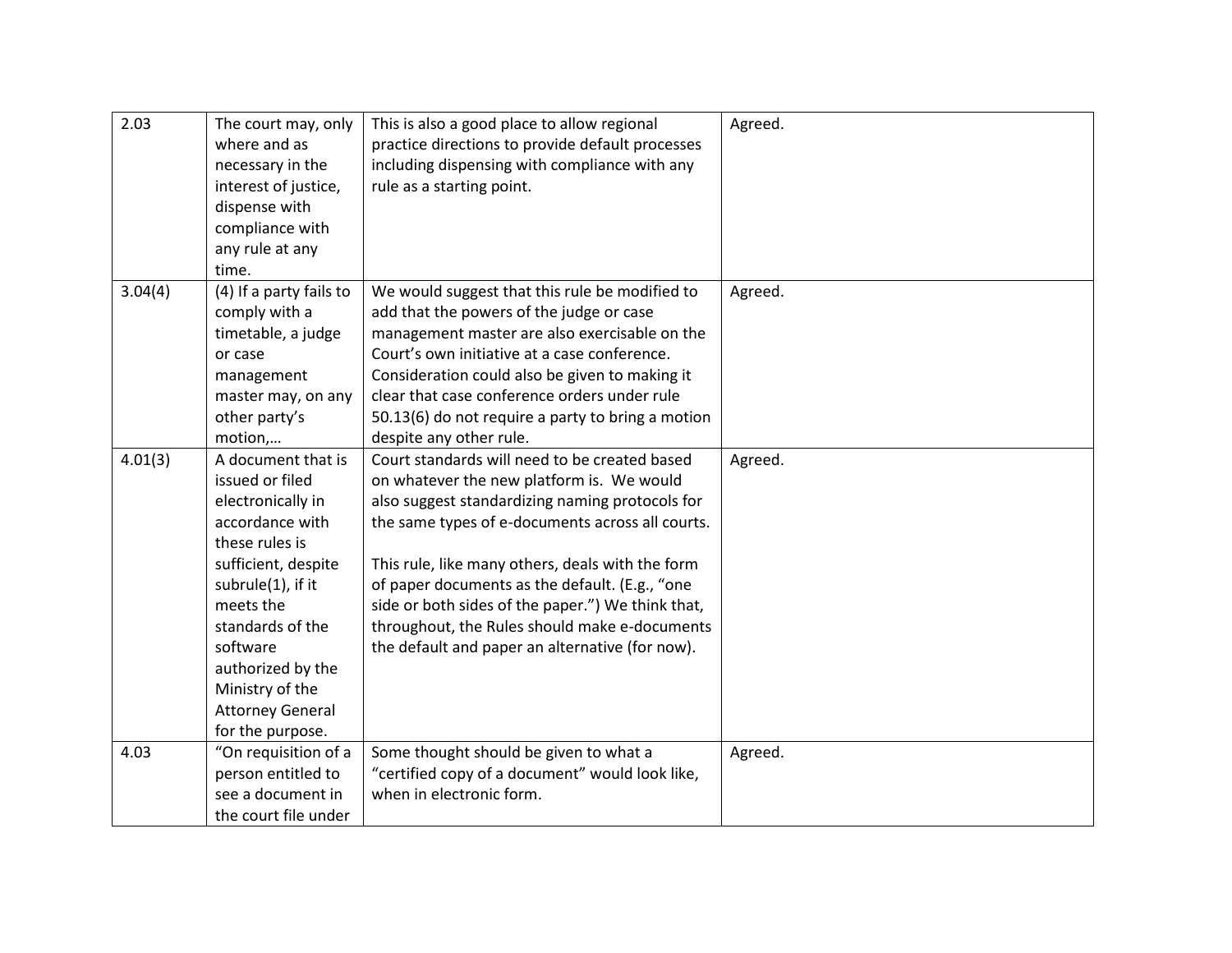|           | section 137 of the      |                                                  |         |
|-----------|-------------------------|--------------------------------------------------|---------|
|           | Courts of Justice       |                                                  |         |
|           | Act and on              |                                                  |         |
|           | payment of the          |                                                  |         |
|           | prescribed fee the      |                                                  |         |
|           | registrar shall issue   |                                                  |         |
|           | a certified copy of     |                                                  |         |
|           | the document."          |                                                  |         |
| 4.05(1.1) | If these rule permit    | Again, e-filing should be the standard. At       | Agreed. |
|           | or require a            | present, that is done at                         |         |
|           | document to be          | https://www.ontario.ca/page/file-civil-claim-    |         |
|           | issued                  | online)                                          |         |
|           | electronically, the     |                                                  |         |
|           | software                | That might or might not continue to be the case, |         |
|           | authorized by the       | depending on what software is chosen by MAG.     |         |
|           | Ministry of the         |                                                  |         |
|           | <b>Attorney General</b> | It would be preferable if the format, software   |         |
|           | for the purpose         | etc. could be specified within the rule, rather  |         |
|           | shall be used for       | than forcing litigants to track that information |         |
|           | the issuance.           | down elsewhere.                                  |         |
| 4.05(4.1) | If these rules          | See above.                                       | Agreed. |
|           | permit or require a     |                                                  |         |
|           | document to be          |                                                  |         |
|           | filed electronically,   |                                                  |         |
|           | the software            |                                                  |         |
|           | authorized by the       |                                                  |         |
|           | Ministry of the         |                                                  |         |
|           | <b>Attorney General</b> |                                                  |         |
|           | for the purpose         |                                                  |         |
|           | shall be used for       |                                                  |         |
|           | the filing.             |                                                  |         |
| 4.05.1    | <b>Online Portal</b>    | This provision might need revision or repeal,    | Agreed. |
|           |                         | depending on the platform needs and the          |         |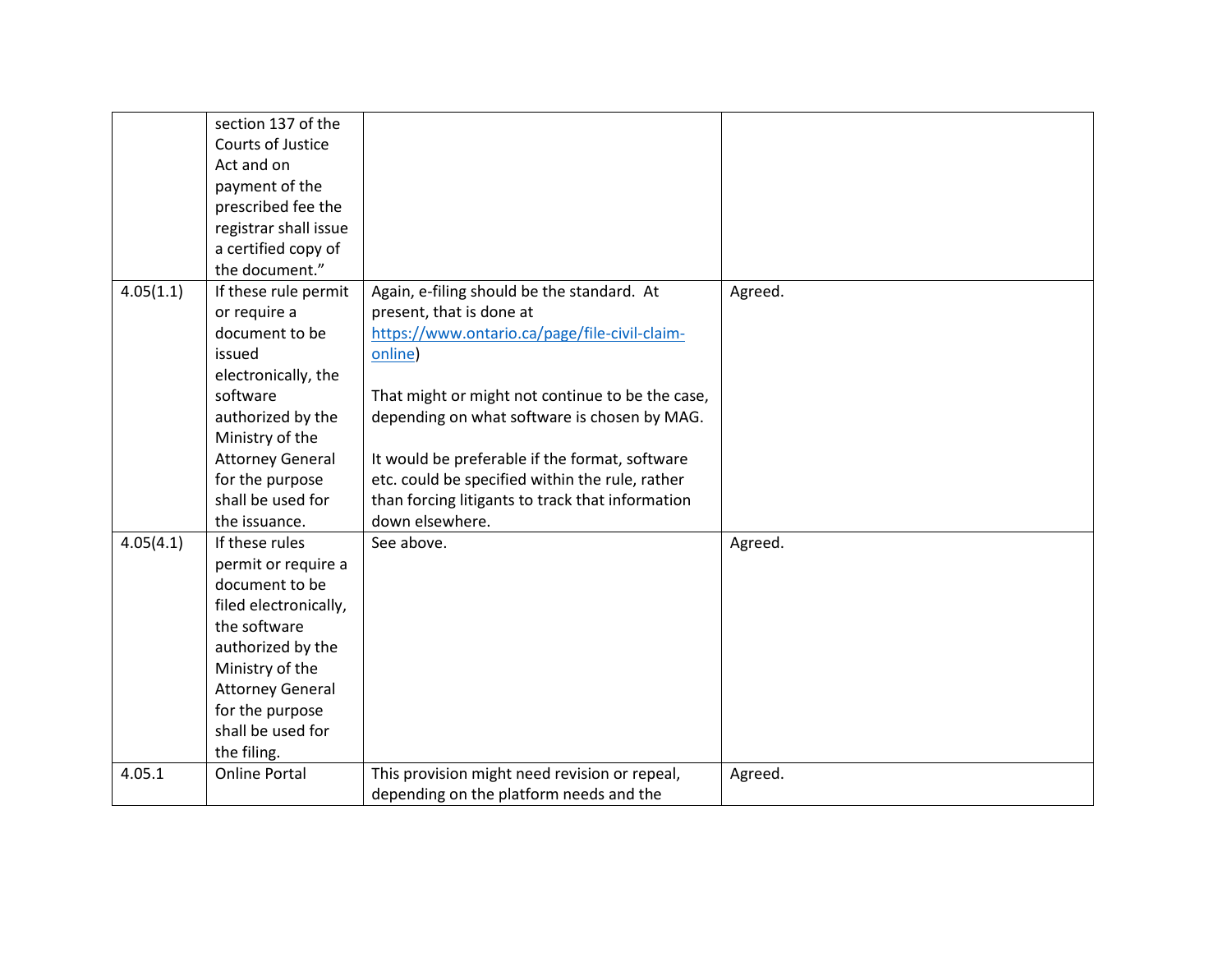|            |                                                                                                                                                          | comprehensiveness of the foregoing<br>amendments.                                                                                                                                                                                                                                                                                                                                                                                                                                                                                                                                            |         |
|------------|----------------------------------------------------------------------------------------------------------------------------------------------------------|----------------------------------------------------------------------------------------------------------------------------------------------------------------------------------------------------------------------------------------------------------------------------------------------------------------------------------------------------------------------------------------------------------------------------------------------------------------------------------------------------------------------------------------------------------------------------------------------|---------|
| 4.06(1)(e) | "[Affidavits shall]<br>be signed by the<br>deponent and<br>sworn or affirmed<br>before a person<br>authorized to<br>administer oaths or<br>affirmations" | At present, it is our understanding that the issue<br>of remote swearing of affidavits is being<br>addressed by the Law Society:<br>https://lso.ca/lawyers/practice-supports-and-<br>resources/topics/the-lawyer-client-<br>relationship/commissioner-for-taking-affidavits-<br>and-notary-publ/virtual-commissioning<br>IT appears likely that there will be amendments<br>to the Commissioners for Taking Affidavits Act<br>that will deal with this issue.<br>Right now, this seems to be something of a work<br>in progress but when the issue is resolved, this<br>rule should conform. | Agreed. |
| 4.06(3)    | An exhibit that is<br>referred to in an<br>affidavit shall be<br>marked as such by<br>the person taking<br>the affidavit and<br>where the exhibit,       | The phrase "attached to" might need attention,<br>to make it clear that physical "attachment is no<br>longer required.                                                                                                                                                                                                                                                                                                                                                                                                                                                                       | Agreed. |
| 4.07       | "4.07 (1) Records<br>for motions,<br>applications, trials<br>and appeals shall<br>have a light blue<br>backsheet. O. Reg.<br>219/91, s.2.                | This is another example of a rule that<br>contemplates paper documents, in various<br>colours as the default. Again, we recognize that<br>the use of paper documents might continue for<br>some time, but we think that the format must be<br>subordinate to e-documents.<br>In this case, subrule 4.07(7) makes the other<br>subrules of r. 4.07 inapplicable to e-documents.                                                                                                                                                                                                               | Agreed. |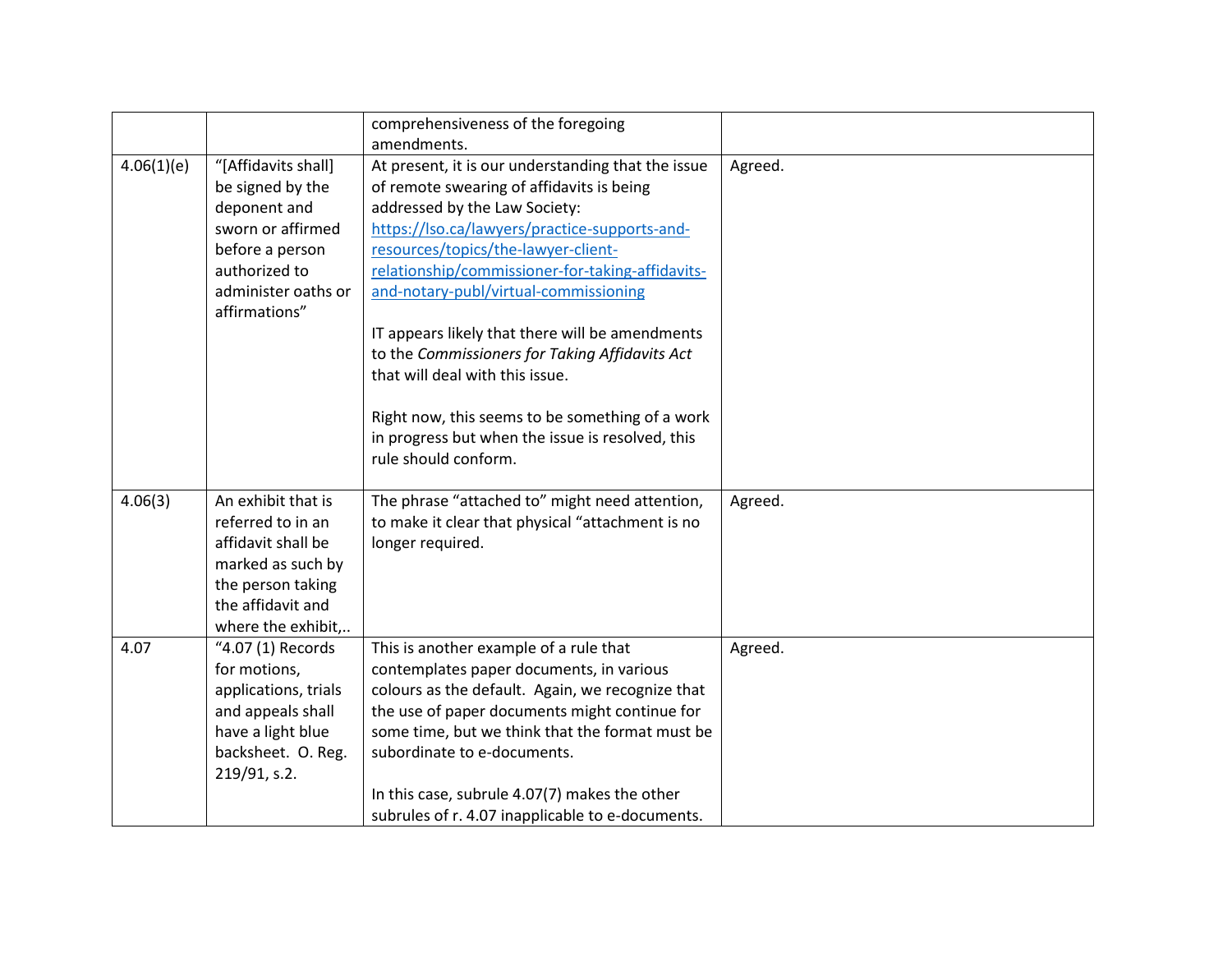|            | (1.1) Front covers       | The rule should be re-worded to make it clear     |                                                         |
|------------|--------------------------|---------------------------------------------------|---------------------------------------------------------|
|            | of records for           | that the provisions dealing with the colours of   |                                                         |
|            | motions shall be,        | various types of paper documents are an           |                                                         |
|            | (a) green, in the        | exception to the default format: electronic.      |                                                         |
|            | case of a                |                                                   |                                                         |
|            | responding party's       |                                                   |                                                         |
|            | motion record" etc.      |                                                   |                                                         |
| 4.09       | Evidence shall be        | At present, this rule requires that "evidence be  | Agreed.                                                 |
|            | transcribed on           | transcribed on paper". We see no reason to        |                                                         |
|            | paper 216                | retain that requirement and in fact, suggest that |                                                         |
|            | millimetres by 279       | filing of transcripts in electronic format now be |                                                         |
|            | millimetres wide on      | made mandatory.                                   |                                                         |
|            | the left side            |                                                   |                                                         |
|            | delimited by a           | Transcripts have been available in e-formats for  |                                                         |
|            | vertical line.           | a long time. Typically, examiners provide them    |                                                         |
|            |                          | in Word or, sometimes, as PDFs.                   |                                                         |
|            |                          |                                                   |                                                         |
|            |                          | Neither works well with transcript management     |                                                         |
|            |                          | software, such as TextMap                         |                                                         |
|            |                          | https://www.lexisnexis.com/en-                    |                                                         |
|            |                          | us/litigation/products/textmap.page               |                                                         |
|            |                          | or                                                |                                                         |
|            |                          | CaseFleet:                                        |                                                         |
|            |                          | https://www.casefleet.com/features/deposition-    |                                                         |
|            |                          | transcript-review Those programs require that     |                                                         |
|            |                          | the transcript be in plain text ("ASCII") so that |                                                         |
|            |                          | the formatting in the document does not throw     |                                                         |
|            |                          | off the pagination.                               |                                                         |
|            |                          |                                                   |                                                         |
|            |                          | If possible, a standardized format should be      |                                                         |
|            |                          | specified.                                        |                                                         |
| 13.1.01(2) | $''(2)$ If subrule $(1)$ | We both feel that as litigation becomes           | Generally, the feedback FOLA has received               |
|            | does not apply, the      | electronic, some thought should be given to       | supports a single, electronic, registry for court files |
|            | proceeding may be        | ways in which the judicial system can be          | for the province.                                       |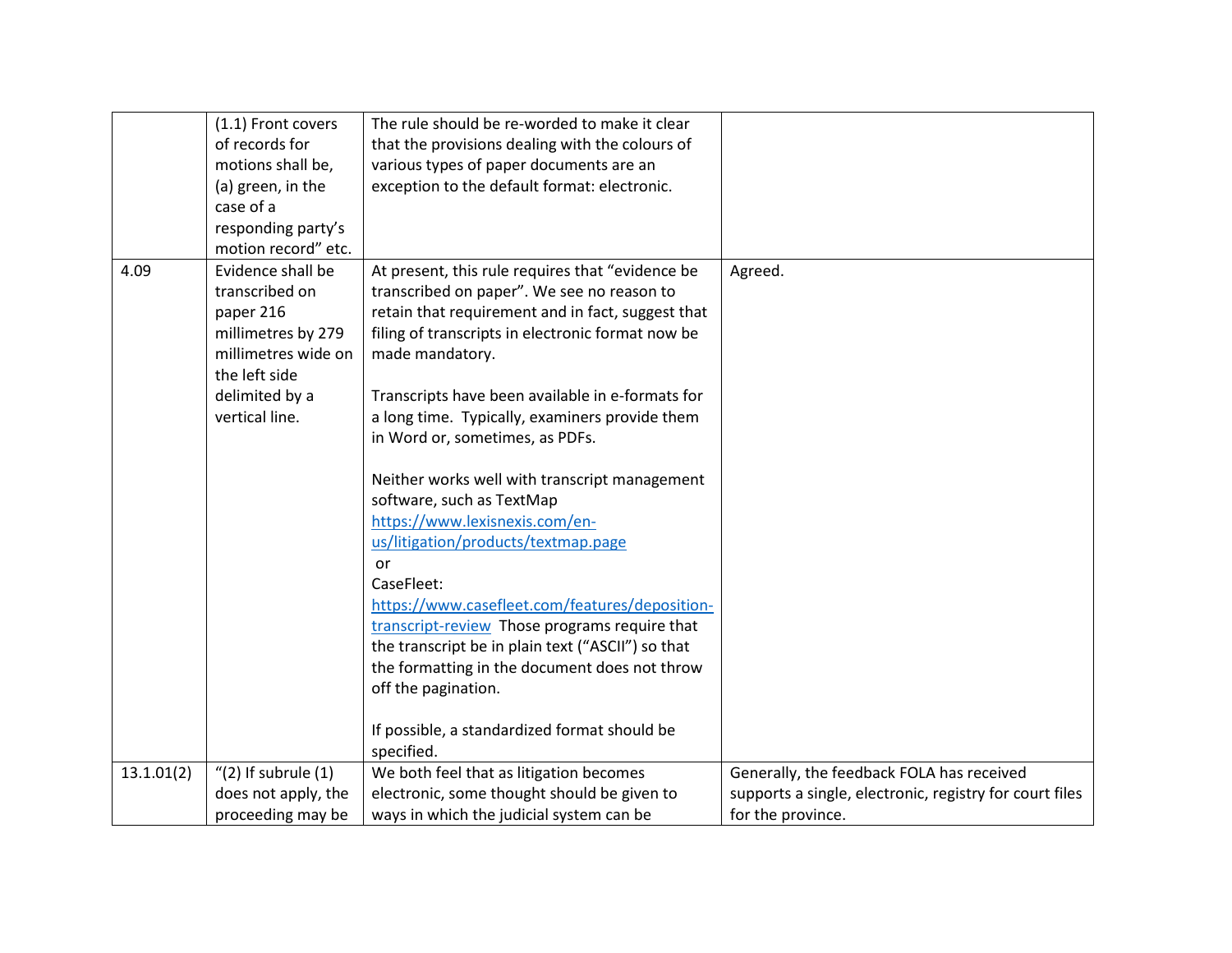|         | commenced at any    | liberated from the constraints that were           |                                                      |
|---------|---------------------|----------------------------------------------------|------------------------------------------------------|
|         | court office in any | formerly imposed by paper files.                   | While the technological advances being made          |
|         | county named in     |                                                    | would render it possible to take every other step    |
|         | the originating     | One possibility is that instead of documents       | (with the exception of trials) virtually, further    |
|         | process.            | being e-filed in Pembroke, Sudbury or Toronto,     | discussion and consultation is required regarding    |
|         |                     | they will be filed in "the Superior Court of       | whether all those other steps should be taken        |
|         |                     | Justice", which would maintain a single registry   | virtually on a go forward basis even after the state |
|         |                     | of court files for the entire province. That would | of emergency is over.                                |
|         |                     | allow, for instance, counsel practising in         |                                                      |
|         |                     | Belleville to file documents for a motion in       |                                                      |
|         |                     | Ottawa with the same ease as would an Ottawa       |                                                      |
|         |                     | lawyer.                                            |                                                      |
|         |                     | With the exception of trials which, in most cases, |                                                      |
|         |                     | will probably continue to have a specific          |                                                      |
|         |                     | geographical location, it should be possible to    |                                                      |
|         |                     | take every other step remotely.                    |                                                      |
|         |                     |                                                    |                                                      |
|         |                     | We anticipate that having a central registry of    |                                                      |
|         |                     | court files would reduce cost for MAG, as it       |                                                      |
|         |                     | would avoid having such a registry in every        |                                                      |
|         |                     | municipality across the province.                  |                                                      |
|         |                     |                                                    |                                                      |
|         |                     | From an administrative standpoint, all court files |                                                      |
|         |                     | within a particular region could be perhaps        |                                                      |
|         |                     | overseen by the RSJ for that region. That RSJ      |                                                      |
|         |                     | would be best-positioned to assign judicial        |                                                      |
|         |                     | resources to the particular case. But to do so, he |                                                      |
|         |                     | or she would not need the "court file" to be       |                                                      |
|         |                     | physically within the region.                      |                                                      |
| 13.1.02 | "If subrule         | As a corollary of our comments about               | The general feedback received is that while a        |
|         | 13.1.01(1) applies  | r.13.01.01(2), there should no longer be much      | central, province-wide, electronic filing system is  |
|         | to a proceeding but | need for this rule. The one aspect of the          | desirable, every court file should be linked to a    |
|         | a plaintiff or      | litigation process to which it would continue to   | particular jurisdiction.                             |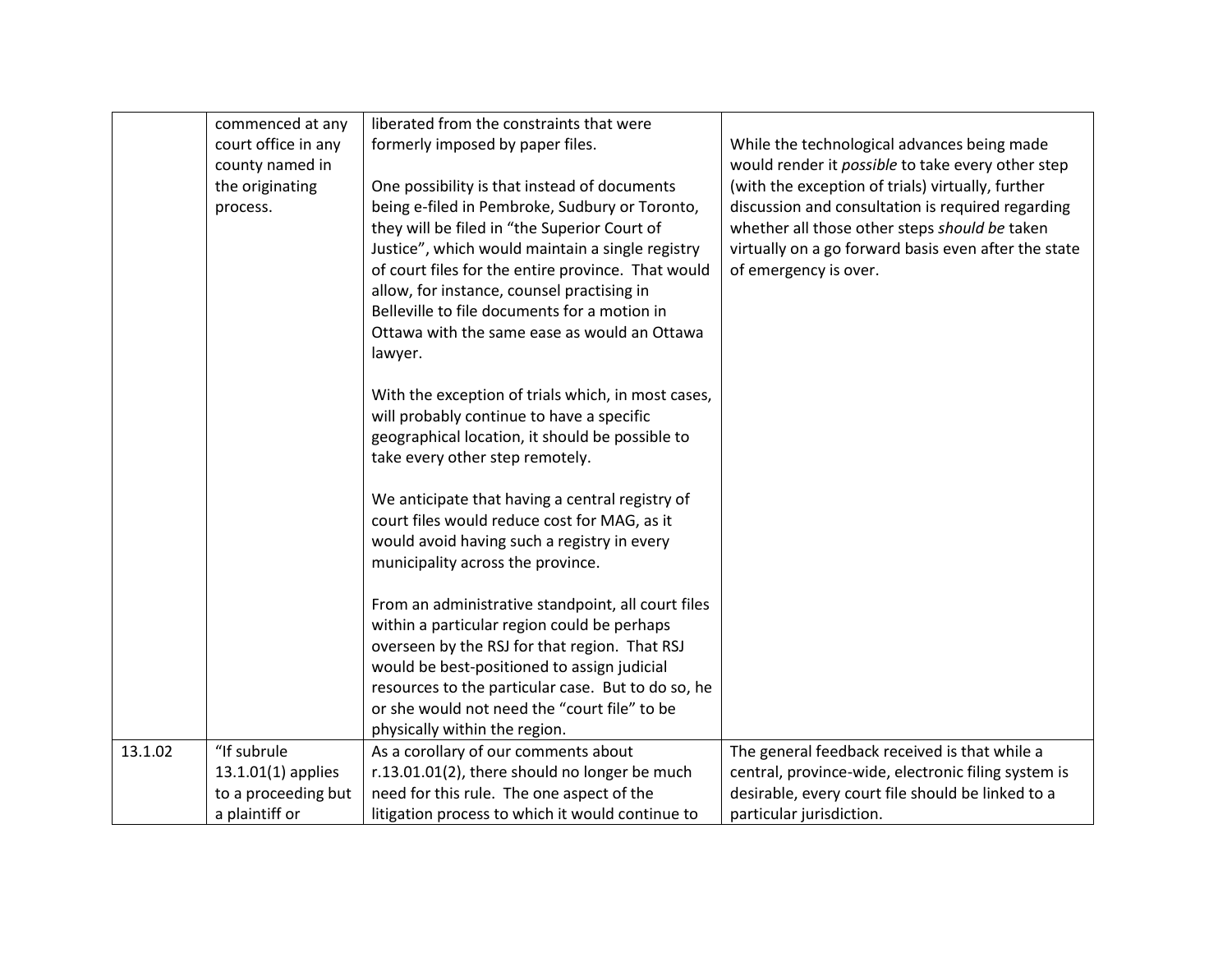|       | applicant<br>commences it in<br>another place, the<br>court may, on its<br>own initiative or on<br>any party's motion,<br>order that the<br>proceeding be | have application is changing the place of trial.<br>But there should no longer be any need to<br>transfer "the proceeding".                                                                                                                                                                                                                                                                                                                                                                            |                                                                   |
|-------|-----------------------------------------------------------------------------------------------------------------------------------------------------------|--------------------------------------------------------------------------------------------------------------------------------------------------------------------------------------------------------------------------------------------------------------------------------------------------------------------------------------------------------------------------------------------------------------------------------------------------------------------------------------------------------|-------------------------------------------------------------------|
|       | transferred to the<br>county where it<br>should have been<br>commenced."                                                                                  |                                                                                                                                                                                                                                                                                                                                                                                                                                                                                                        |                                                                   |
| 14.02 | "Every proceeding<br>in the court shall be<br>by action, except<br>where a statute or<br>these rules provide<br>otherwise."                               | Rule 14 has the potential to be a significant<br>paradigm shift. As various Superior Court judges<br>have advocated for some time, why not make<br>applications the default way of commencing<br>proceedings?<br>That would force parties to think about the<br>theory of their case, plead accordingly and<br>collect their evidence at the front end of the<br>case.<br>Why not reverse this and require that parties<br>have to show some reason for their dispute to<br>be litigated by an action? | Further discussion and consultation is required on<br>this issue. |
|       |                                                                                                                                                           | The reforms made by r.14.05(3), extending<br>applications to "any matter where it is unlikely<br>that there will be any material facts in dispute<br>requiring a trial", is already a step in that<br>direction. If, as we suggest, the use of written<br>and virtual hearings is substantially increased,<br>making applications the default mode                                                                                                                                                     |                                                                   |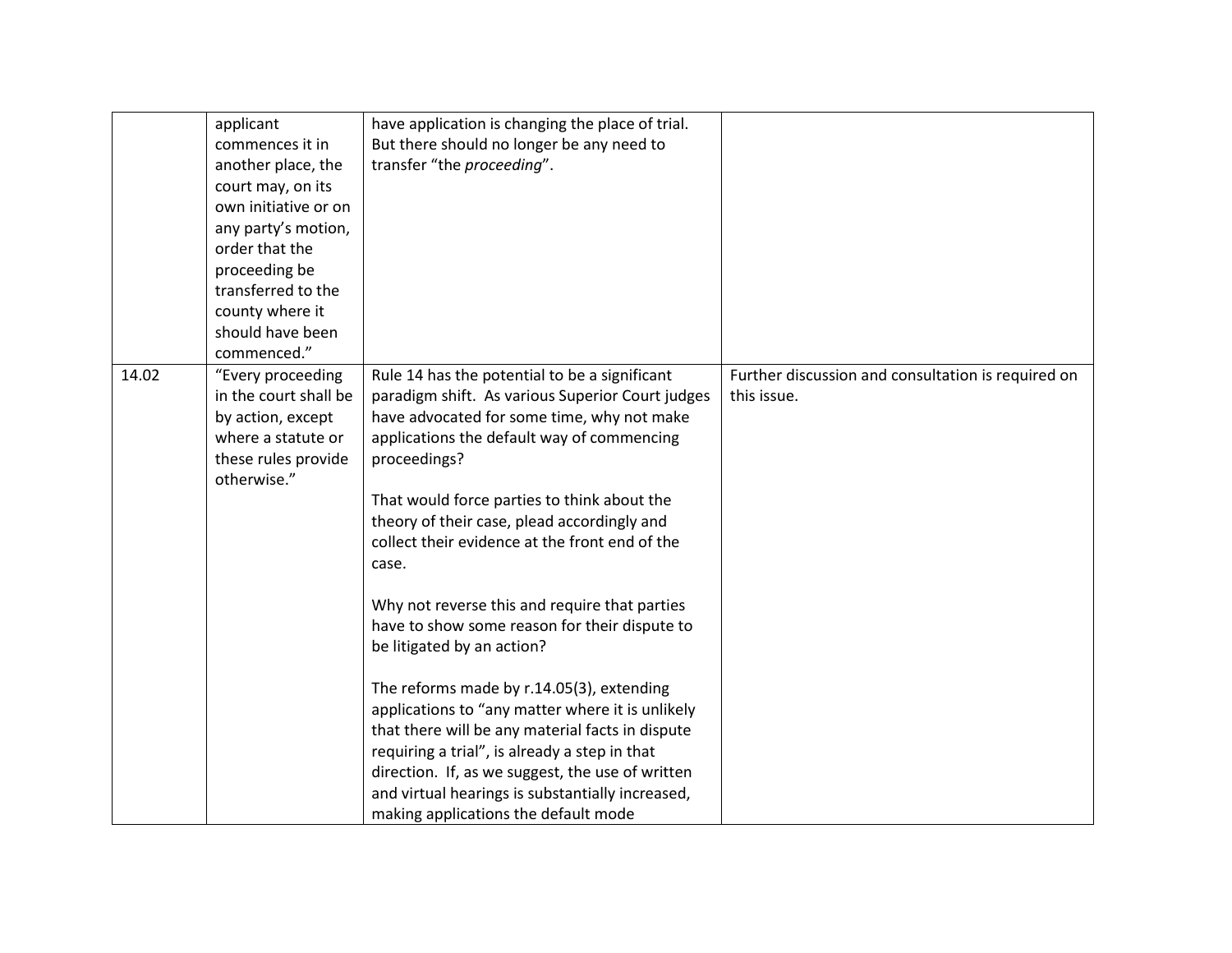|          |                                                                                                                                                                                                                                                                              | proceeding would dovetail well with such an<br>approach.<br>As we conceive the process, trials would still be<br>available in suitable cases. But parties would<br>have to show why a trial is necessary for the fair,<br>expeditious and affordable adjudication of their |                                                                                                                                                  |
|----------|------------------------------------------------------------------------------------------------------------------------------------------------------------------------------------------------------------------------------------------------------------------------------|----------------------------------------------------------------------------------------------------------------------------------------------------------------------------------------------------------------------------------------------------------------------------|--------------------------------------------------------------------------------------------------------------------------------------------------|
|          |                                                                                                                                                                                                                                                                              | disputes.<br>We also anticipate that this sort of change would<br>give rise to the sorts of costs savings that Chief                                                                                                                                                       |                                                                                                                                                  |
|          |                                                                                                                                                                                                                                                                              | Justice Strathy has said we will need to find.                                                                                                                                                                                                                             |                                                                                                                                                  |
| 15.04(4) | "The order<br>removing a lawyer<br>from the record<br>shall include"                                                                                                                                                                                                         | Email addresses should be added here and<br>should be the default manner of communication.<br>(There are some who would welcome the<br>outright abolition of mail and fax as modes of<br>communication.)                                                                   | Agreed.                                                                                                                                          |
| 16.01(4) | Any document that<br>is not required to<br>be served<br>personally or by an<br>alternative to<br>personal serviceif<br>the parties consent<br>or the court orders<br>under 5, by e-<br>mailing a copy to<br>the party or person<br>in accordance with<br>subrule 16.06.1(1), | The requirement for consent or leave should be<br>removed for documents that do not require<br>personal service. Parties should be entitled to<br>effect service of other sorts of documents by<br>email, as of right.                                                     | Agreed.                                                                                                                                          |
| 16.02    | Where a document<br>is to be served<br>personally, the                                                                                                                                                                                                                       | Consideration should be given to adding to this<br>rule service by email, perhaps by some threshold<br>requirements that would establish its likelihood<br>to be effective. Possibilities would be an email                                                                | Agreed to include service by email, with some sort<br>of threshold requirements (such as a delivery<br>receipt) in the case of personal service. |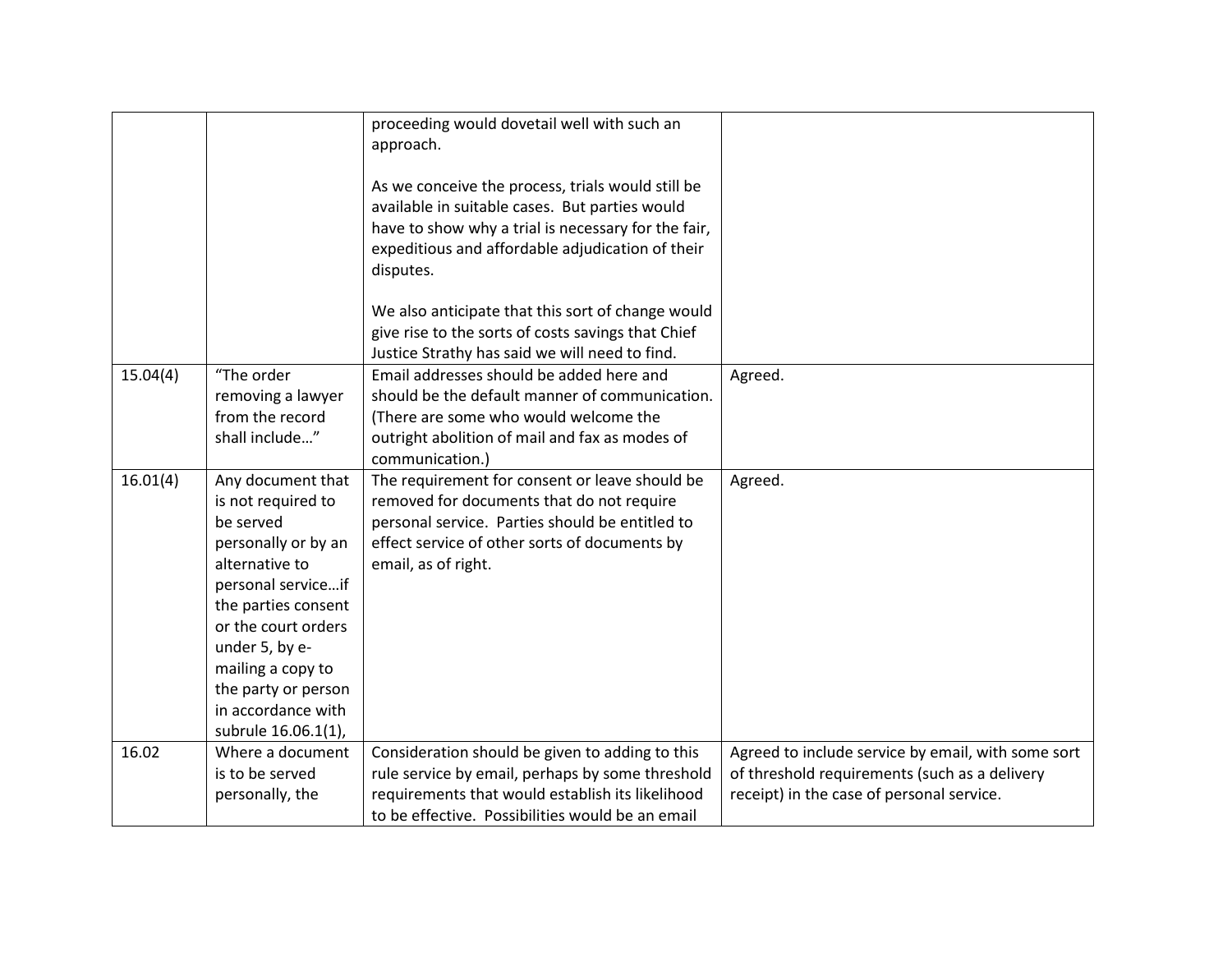|             | service shall be     | address that can be proven to have been used by  |         |
|-------------|----------------------|--------------------------------------------------|---------|
|             | made,                | the recipient recently or a "delivery receipt"   |         |
|             |                      | provided by the sender.                          |         |
|             | Individual           |                                                  |         |
|             |                      |                                                  |         |
|             | (a) On an individual |                                                  |         |
|             | other than a person  |                                                  |         |
|             | under disability, by |                                                  |         |
|             | leaving a copy of    |                                                  |         |
|             | the document with    |                                                  |         |
|             | the individual;      |                                                  |         |
| 16.05(1)(f) | Service of a         | See above. But, since personal service is not    | Agreed. |
|             | document on the      | required and there is some assurance that        |         |
|             | lawyer of record of  | lawyers' emails are attended to, there should be |         |
|             | a party may be       | no need for proof that the email account is live |         |
|             | made(f) if the       | of that the email is received.                   |         |
|             | parties consent or   |                                                  |         |
|             | the court orders     |                                                  |         |
|             | under subrule        |                                                  |         |
|             | 16.06.1(2), by e-    |                                                  |         |
|             | mailing a copy to    |                                                  |         |
|             | the lawyer's office  |                                                  |         |
|             | in accordance with   |                                                  |         |
|             | subrule 16.06.1(1),  |                                                  |         |
|             | but, where service   |                                                  |         |
|             | is made under this   |                                                  |         |
|             | clause between 4     |                                                  |         |
|             | p.m. and midnight,   |                                                  |         |
|             | it is deemed to      |                                                  |         |
|             | have been made on    |                                                  |         |
|             | the following day.   |                                                  |         |
| 16.06.1(2)  | If parties do not    | This rule should be repealed. No order should    | Agreed. |
|             | consent to the       | be required.                                     |         |
|             | service of a         |                                                  |         |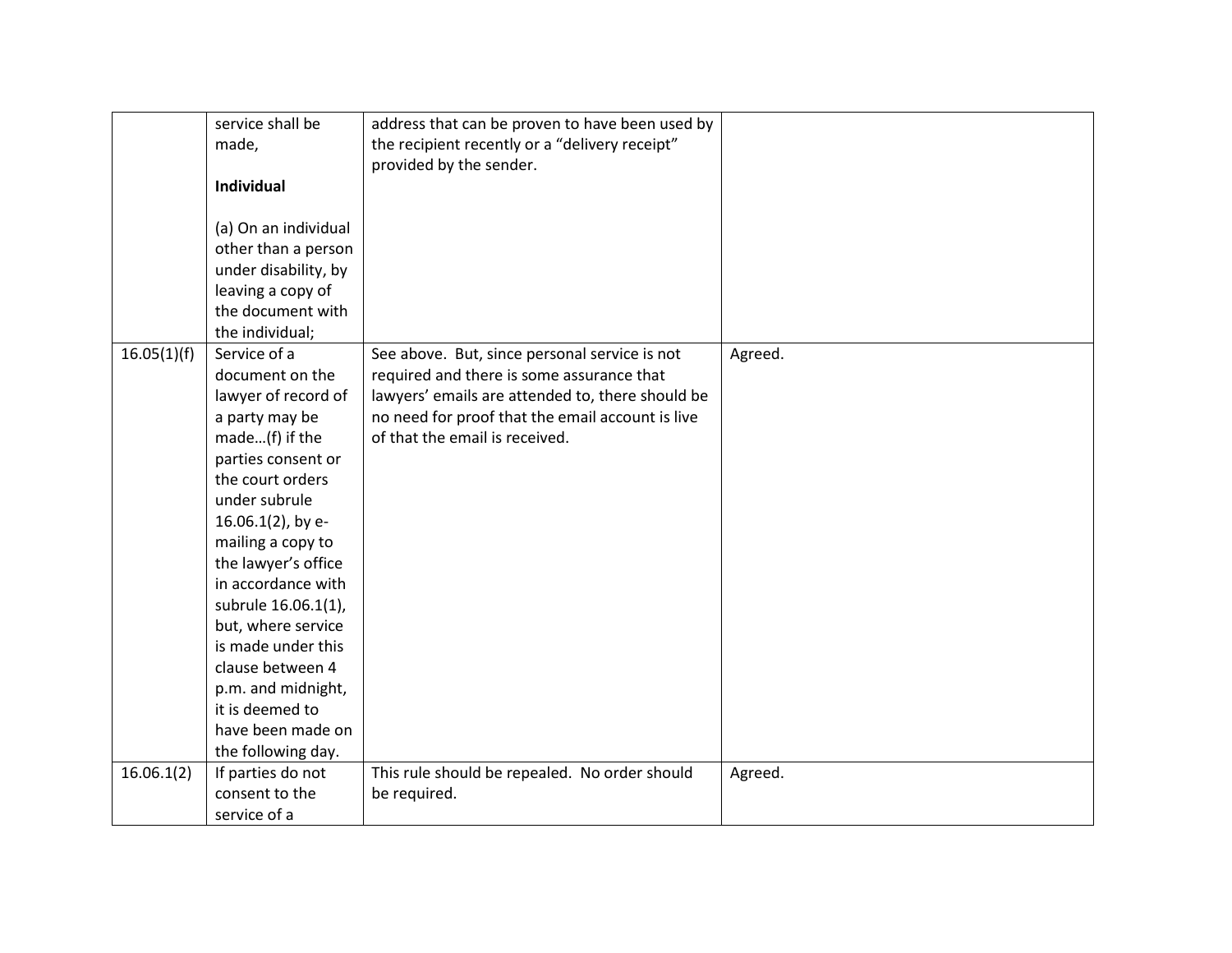|          | document by e-<br>mail, the court<br>may, on motion,<br>make an order<br>directing that the<br>document be<br>served by e-mail,<br>on such terms as<br>are just.                                                                                                                                                                                                                                                                                                                                     |                                                                                                                                                                                                                                                                                                                                                                                                                                                                                                                                                                                                                |         |
|----------|------------------------------------------------------------------------------------------------------------------------------------------------------------------------------------------------------------------------------------------------------------------------------------------------------------------------------------------------------------------------------------------------------------------------------------------------------------------------------------------------------|----------------------------------------------------------------------------------------------------------------------------------------------------------------------------------------------------------------------------------------------------------------------------------------------------------------------------------------------------------------------------------------------------------------------------------------------------------------------------------------------------------------------------------------------------------------------------------------------------------------|---------|
| 30.04(3) | A party on whom a<br>request to inspect<br>documents is<br>served shall<br>forthwith inform<br>the party making<br>the request of a<br>date within five<br>days after the<br>service of the<br>request to inspect<br>documents and of a<br>time between 9:30<br>a.m. and 4:30 p.m.<br>when the<br>documents may be<br>inspected at the<br>office of the lawyer<br>of the party served,<br>or at some other<br>convenient place,<br>and shall at the<br>time and place<br>named make the<br>documents | We think that document inspection should<br>become electronic, at least as the default. For a<br>while, there will continue to be some cases in<br>which a party needs to inspect an original paper<br>document. The court should be able to order<br>such an inspection, where good grounds are<br>shown.<br>The precise mechanics of electronic production<br>remain to be determined. There should<br>certainly be a move away from the already-<br>dwindling practice of sending e-documents<br>through multiple emails (because of size<br>limitations). Use of portals should be strongly<br>encouraged. | Agreed. |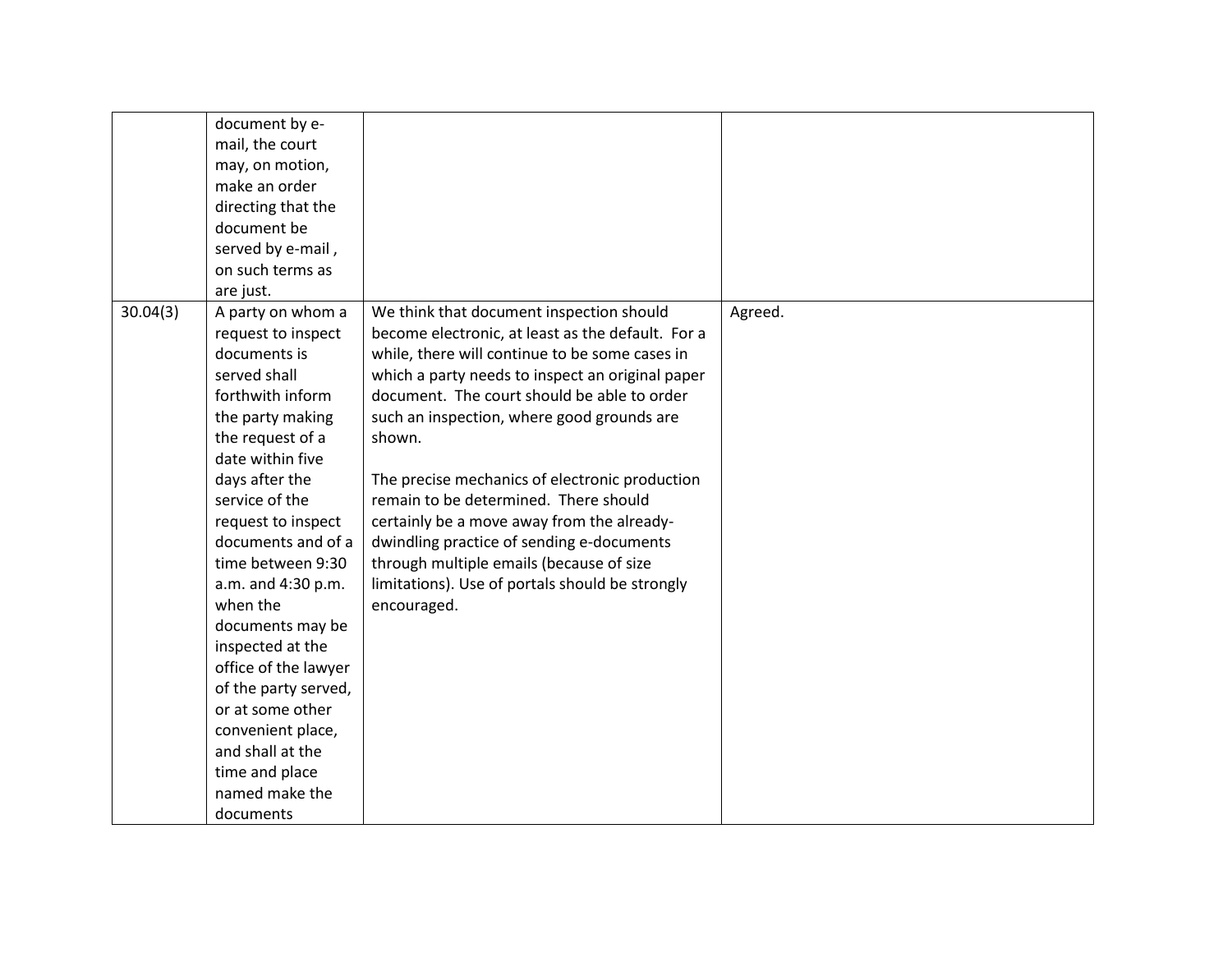|          | available for          |                                                     |                                                      |
|----------|------------------------|-----------------------------------------------------|------------------------------------------------------|
|          | inspection.            |                                                     |                                                      |
| 30.04(4) | Unless the parties     | Examinations for discovery now are all being        | Agreed.                                              |
|          | agree otherwise, all   | done in some sort of virtual format. We             |                                                      |
|          | documents listed in    | anticipate that use of such formats will continue,  |                                                      |
|          | a party's affidavit of | in many cases, even post-covid.                     |                                                      |
|          | documents that are     |                                                     |                                                      |
|          | not privileged and     | That being so, it is not clear in what way a party, |                                                      |
|          | all documents          | whose productions are all in electronic form,       |                                                      |
|          | previously             | "takes" those productions "to" the examination      |                                                      |
|          | produced for           | and "produces" them.                                |                                                      |
|          | inspection by the      |                                                     |                                                      |
|          | party shall, without   | The rule should be re-written to focus on           |                                                      |
|          | notice, summons or     | electronic documents as the default.                |                                                      |
|          | order, be taken to     |                                                     |                                                      |
|          | and produced at,       | There should also be a provision added that         |                                                      |
|          | (a) the examination    | requires parties to produce documents               |                                                      |
|          | for discovery of the   | electronically without altering the metadata of     |                                                      |
|          | party or of a person   | those documents. That might require that the        |                                                      |
|          | on behalf or in        | documents be produced in their native format.       |                                                      |
|          | place of or in         |                                                     |                                                      |
|          | addition to the        | As mentioned above, so long as paper                |                                                      |
|          | party; and             | documents exist, parties should continue to have    |                                                      |
|          | (b) the trial of the   | the right to ask for an order, allowing them to     |                                                      |
|          | action.                | inspect "the original".                             |                                                      |
| 34.02(1) | An oral                | While we so not suggest that oral, in-person        |                                                      |
|          | examination to be      | examinations should be abolished, we do             | Further discussion and consultation on this issue is |
|          | held in Ontario        | recommend that the use of virtual examinations      | required.                                            |
|          | shall be held at a     | be strongly encouraged.                             |                                                      |
|          | time and place set     |                                                     |                                                      |
|          | out in the notice of   | We would suggest that a party be entitled, as of    |                                                      |
|          | examination or         | right, to examine or be examined virtually,         |                                                      |
|          | summons to a           | subject to the right of the other party to show     |                                                      |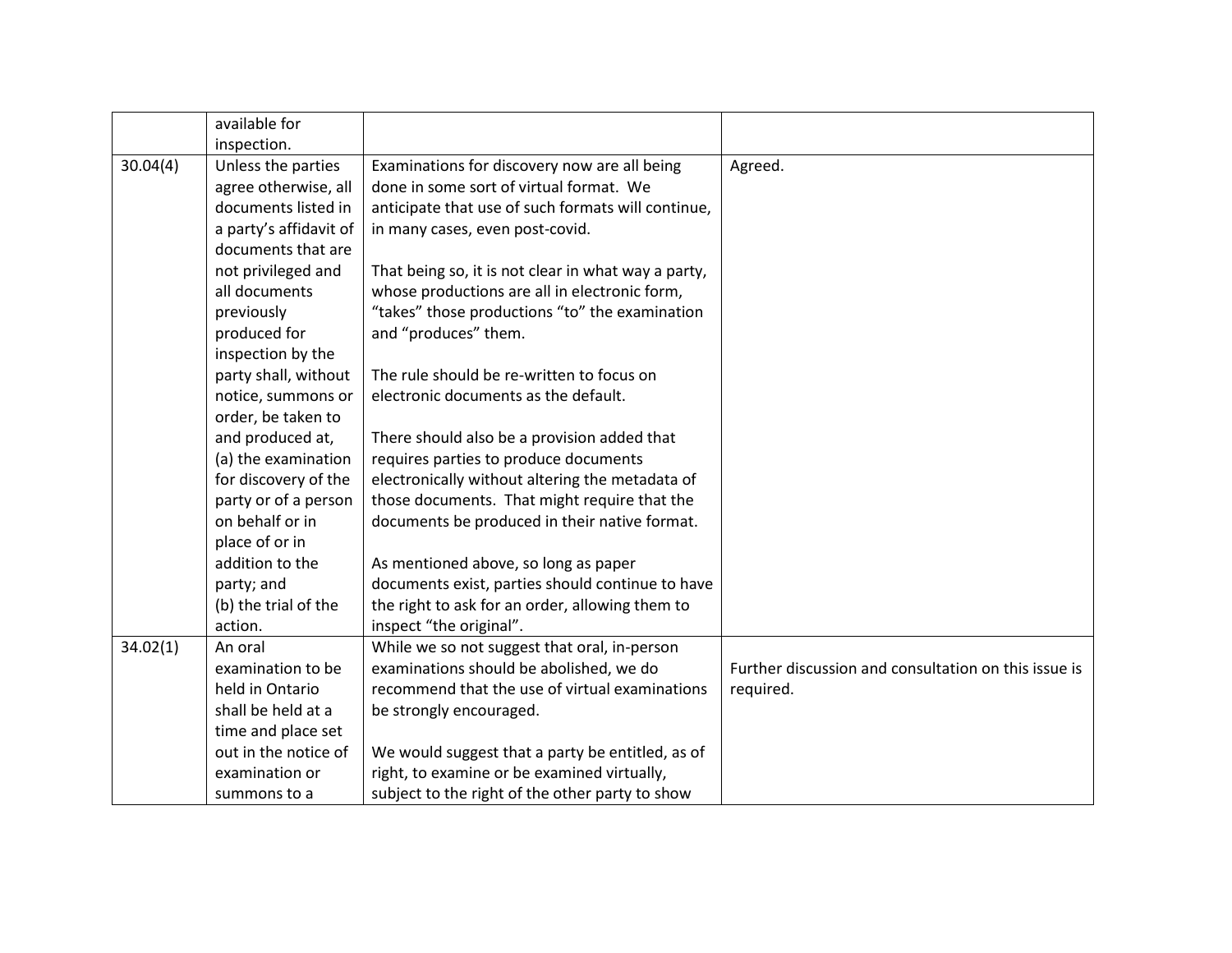|          | witness, before a<br>person assigned by,<br>(a) an official<br>examiner;<br>(b) a reporting<br>service agreed on<br>by the parties; or<br>(c) a reporting<br>service named by<br>the examining<br>party.                                                      | cause why an in-person examination should be<br>held.                                                                                                                                                                                                                                                                                                                                                                          |                                                                   |
|----------|---------------------------------------------------------------------------------------------------------------------------------------------------------------------------------------------------------------------------------------------------------------|--------------------------------------------------------------------------------------------------------------------------------------------------------------------------------------------------------------------------------------------------------------------------------------------------------------------------------------------------------------------------------------------------------------------------------|-------------------------------------------------------------------|
| 34.03    | Where the person<br>to be examined<br>resides in Ontario,<br>the examination<br>shall take place in<br>the county in which<br>the person resides,<br>unless the court<br>orders or the<br>person to be<br>examined and all<br>the parties agree<br>otherwise. | In this situation, the case for a virtual<br>examination is particularly strong, since<br>otherwise, the lawyers will have to travel to the<br>county in which the witness resides.<br>Whatever the threshold is for being entitled to<br>have an oral examination in person in the same<br>city, it should be higher where travel to another<br>city is involved.                                                             | Further discussion and consultation on this issue is<br>required. |
| 34.04(5) | When a summons<br>to a witness is<br>served on a<br>witness,<br>attendance money<br>calculated in<br>accordance with<br>Tariff A shall be<br>paid or tendered to                                                                                              | If examinations are held virtually, there will<br>usually be no needs for witnesses to be paid for<br>"mileage". (There will continue to be some<br>cases in which such payments will be<br>appropriate though, such as when a witness lives<br>in a remote area and has to travel to his or her<br>lawyer's office for a virtual examination.)<br>There is probably still a good reason to pay some<br>amount for attendance. | Agreed.                                                           |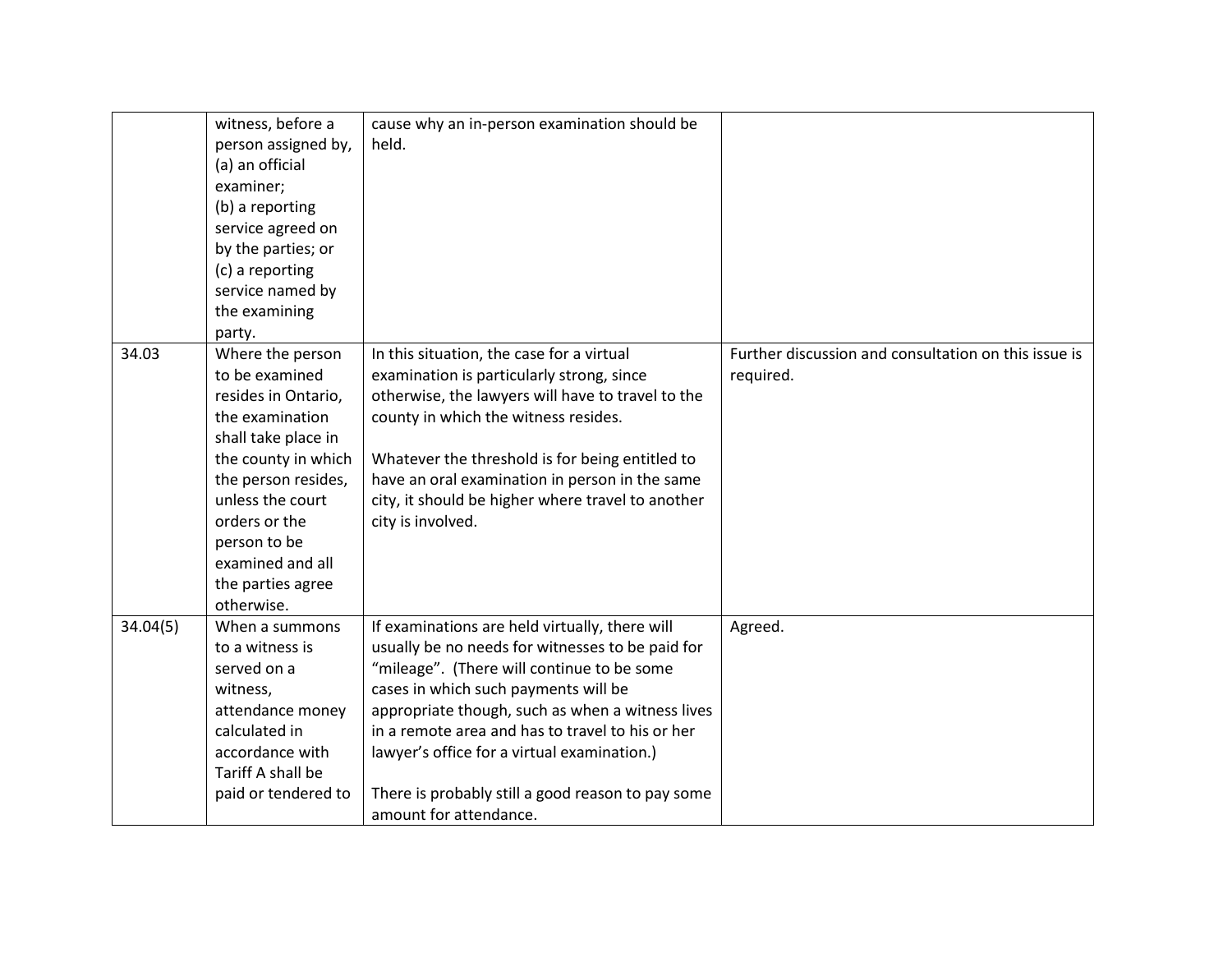|             | the witness at the    |                                                   |                                                     |
|-------------|-----------------------|---------------------------------------------------|-----------------------------------------------------|
|             | same time.            | However, the exact language of the rule and the   |                                                     |
|             |                       | Tariff might need to be revisited. Another        |                                                     |
|             |                       | amount for "mileage"                              |                                                     |
| 34.10(2)(b) | The person to be      | Again, this language is a legacy of documents     | Agreed.                                             |
|             | examined shall        | being produced in paper form.                     |                                                     |
|             | bring to the          |                                                   |                                                     |
|             | examination and       | It should no longer be necessary to "bring" e-    |                                                     |
|             | produce for           | documents to an examination. However, it          |                                                     |
|             | inspection            | might be desirable to word the rule such that the |                                                     |
|             | (b) on any            | witness being examined has access to his or her   |                                                     |
|             | examination,          | productions while being examined.                 |                                                     |
|             | including an          |                                                   |                                                     |
|             | examination for       | Again, we think that there should be an           |                                                     |
|             | discovery, all        | obligation not to alter the documents' metadata.  |                                                     |
|             | documents and         |                                                   |                                                     |
|             | things in his or her  |                                                   |                                                     |
|             | possession, control   |                                                   |                                                     |
|             | or power that are     |                                                   |                                                     |
|             | not privileged and    |                                                   |                                                     |
|             | that the notice of    |                                                   |                                                     |
|             | examination or        |                                                   |                                                     |
|             | summons to            |                                                   |                                                     |
|             | witness requires      |                                                   |                                                     |
|             | the person to bring.  |                                                   |                                                     |
| 34.17 and   | Preparation and       | As discussed above, we can see no reason for      | Agreed.                                             |
| 34.18       | filing of transcripts | transcripts ever being filed in paper form.       |                                                     |
|             | of evidence.          |                                                   |                                                     |
| 37.03(1)    | All motions shall be  | This rule should be repealed.                     | Further discussion and consultation is required on  |
|             | brought and heard     |                                                   | this issue.                                         |
|             | in the county         | As mentioned above, "the county where the         |                                                     |
|             | where the             | proceeding was commenced" is an idea whose        | This is perhaps the most concerning issue for FOLA  |
|             | proceeding was        | time has passed. The use of e-documents would     | members. Specifically, that the nuances of a        |
|             | commenced or to       |                                                   | particular community or local issue would not fully |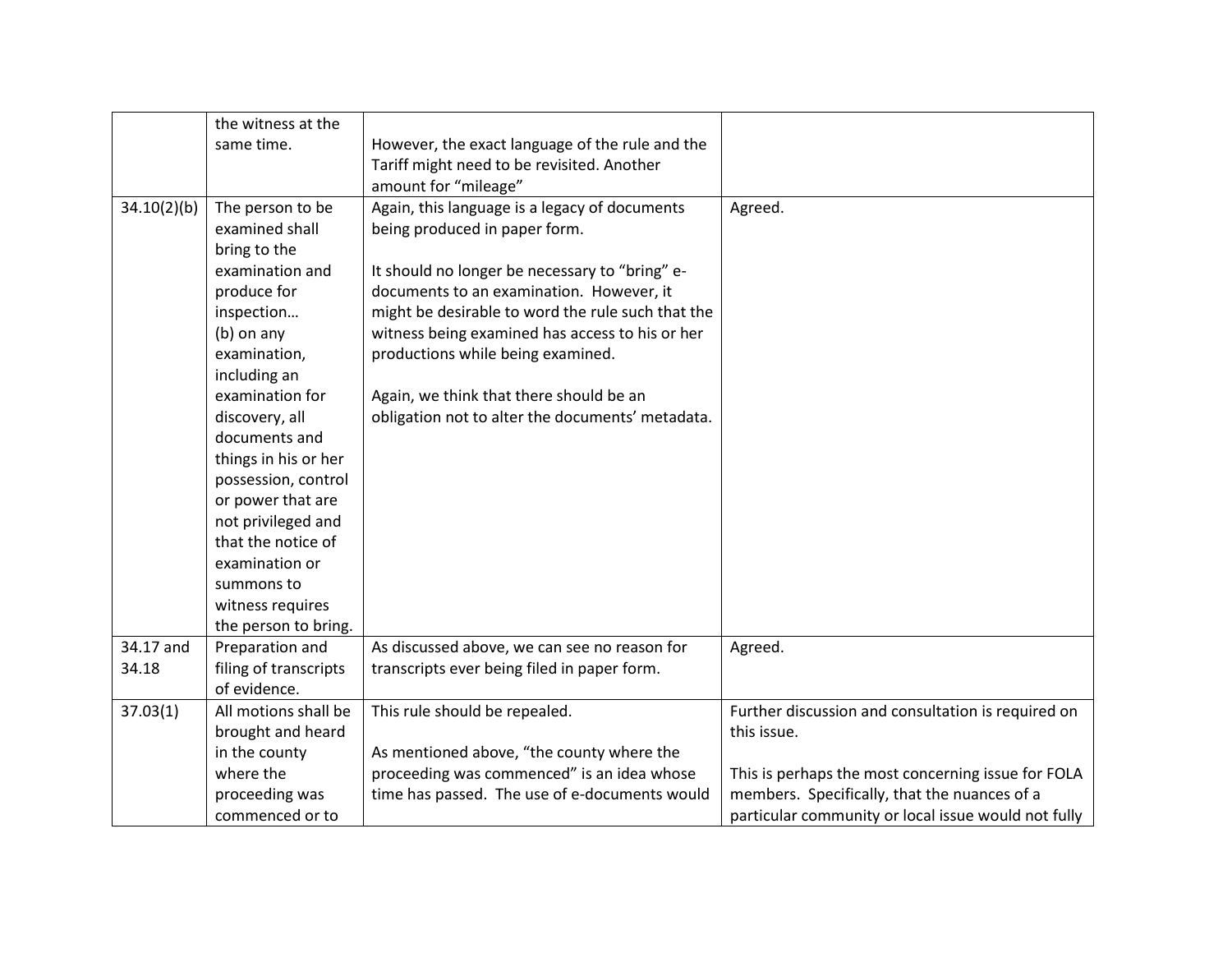| which it has been<br>allow a single central registry for court filings or<br>being understood or appreciated by a motion<br>transferred under<br>at least one central registry for each region.<br>judge from another jurisdiction.<br>rule 13.1.02, unless<br>the court orders<br>Other than the place of trial, there should no<br>Additionally, inconsistent internet connections are<br>otherwise.<br>longer be any need to seek permission to<br>a real issue in certain communities.<br>transfer a proceeding or to have a motion heard<br>in a different "county".<br>All proceedings (short of trials) should be<br>capable of being heard remotely without the<br>need of judicial intervention. |
|-----------------------------------------------------------------------------------------------------------------------------------------------------------------------------------------------------------------------------------------------------------------------------------------------------------------------------------------------------------------------------------------------------------------------------------------------------------------------------------------------------------------------------------------------------------------------------------------------------------------------------------------------------------------------------------------------------------|
|                                                                                                                                                                                                                                                                                                                                                                                                                                                                                                                                                                                                                                                                                                           |
|                                                                                                                                                                                                                                                                                                                                                                                                                                                                                                                                                                                                                                                                                                           |
|                                                                                                                                                                                                                                                                                                                                                                                                                                                                                                                                                                                                                                                                                                           |
|                                                                                                                                                                                                                                                                                                                                                                                                                                                                                                                                                                                                                                                                                                           |
|                                                                                                                                                                                                                                                                                                                                                                                                                                                                                                                                                                                                                                                                                                           |
|                                                                                                                                                                                                                                                                                                                                                                                                                                                                                                                                                                                                                                                                                                           |
|                                                                                                                                                                                                                                                                                                                                                                                                                                                                                                                                                                                                                                                                                                           |
|                                                                                                                                                                                                                                                                                                                                                                                                                                                                                                                                                                                                                                                                                                           |
|                                                                                                                                                                                                                                                                                                                                                                                                                                                                                                                                                                                                                                                                                                           |
|                                                                                                                                                                                                                                                                                                                                                                                                                                                                                                                                                                                                                                                                                                           |
|                                                                                                                                                                                                                                                                                                                                                                                                                                                                                                                                                                                                                                                                                                           |
|                                                                                                                                                                                                                                                                                                                                                                                                                                                                                                                                                                                                                                                                                                           |
| This should result in a reduction in the need for                                                                                                                                                                                                                                                                                                                                                                                                                                                                                                                                                                                                                                                         |
| judges (and lawyers) to travel to other centres to                                                                                                                                                                                                                                                                                                                                                                                                                                                                                                                                                                                                                                                        |
| hear motions, with concomitant cost savings to                                                                                                                                                                                                                                                                                                                                                                                                                                                                                                                                                                                                                                                            |
| the parties and the system.                                                                                                                                                                                                                                                                                                                                                                                                                                                                                                                                                                                                                                                                               |
| Every notice of<br>The form of a notice of motion should change to<br>37.06<br>It is agreed that the form of a notice of motion                                                                                                                                                                                                                                                                                                                                                                                                                                                                                                                                                                           |
| make provision for the mode of hearing to<br>should be amended to include teleconference or<br>motion (Form 37A)                                                                                                                                                                                                                                                                                                                                                                                                                                                                                                                                                                                          |
| include teleconference or videoconference<br>shall:<br>video conference. (Although our members have                                                                                                                                                                                                                                                                                                                                                                                                                                                                                                                                                                                                       |
| details. Amend Form 37A too.<br>confirmed they would prefer a videoconference                                                                                                                                                                                                                                                                                                                                                                                                                                                                                                                                                                                                                             |
| over a teleconference).                                                                                                                                                                                                                                                                                                                                                                                                                                                                                                                                                                                                                                                                                   |
| As discussed above, we think that written or                                                                                                                                                                                                                                                                                                                                                                                                                                                                                                                                                                                                                                                              |
| virtual modes of hearing should become the<br>Further discussion and consultation is required                                                                                                                                                                                                                                                                                                                                                                                                                                                                                                                                                                                                             |
| with respect to the comment that "written or<br>default for motions, with the right of a party to                                                                                                                                                                                                                                                                                                                                                                                                                                                                                                                                                                                                         |
| seek leave to have an oral, in-person hearing.<br>virtual modes of hearings should become the<br>default for motions"                                                                                                                                                                                                                                                                                                                                                                                                                                                                                                                                                                                     |
| We have some thought to what the appropriate                                                                                                                                                                                                                                                                                                                                                                                                                                                                                                                                                                                                                                                              |
| criteria might be for such an order, but we could                                                                                                                                                                                                                                                                                                                                                                                                                                                                                                                                                                                                                                                         |
| not come up with any good reason to require an                                                                                                                                                                                                                                                                                                                                                                                                                                                                                                                                                                                                                                                            |
| oral, in-person hearing for the argument of a                                                                                                                                                                                                                                                                                                                                                                                                                                                                                                                                                                                                                                                             |
| motion. However, we agree that judges and                                                                                                                                                                                                                                                                                                                                                                                                                                                                                                                                                                                                                                                                 |
| masters should have the discretion to make such                                                                                                                                                                                                                                                                                                                                                                                                                                                                                                                                                                                                                                                           |
| an order, where they believe that it will facilitate                                                                                                                                                                                                                                                                                                                                                                                                                                                                                                                                                                                                                                                      |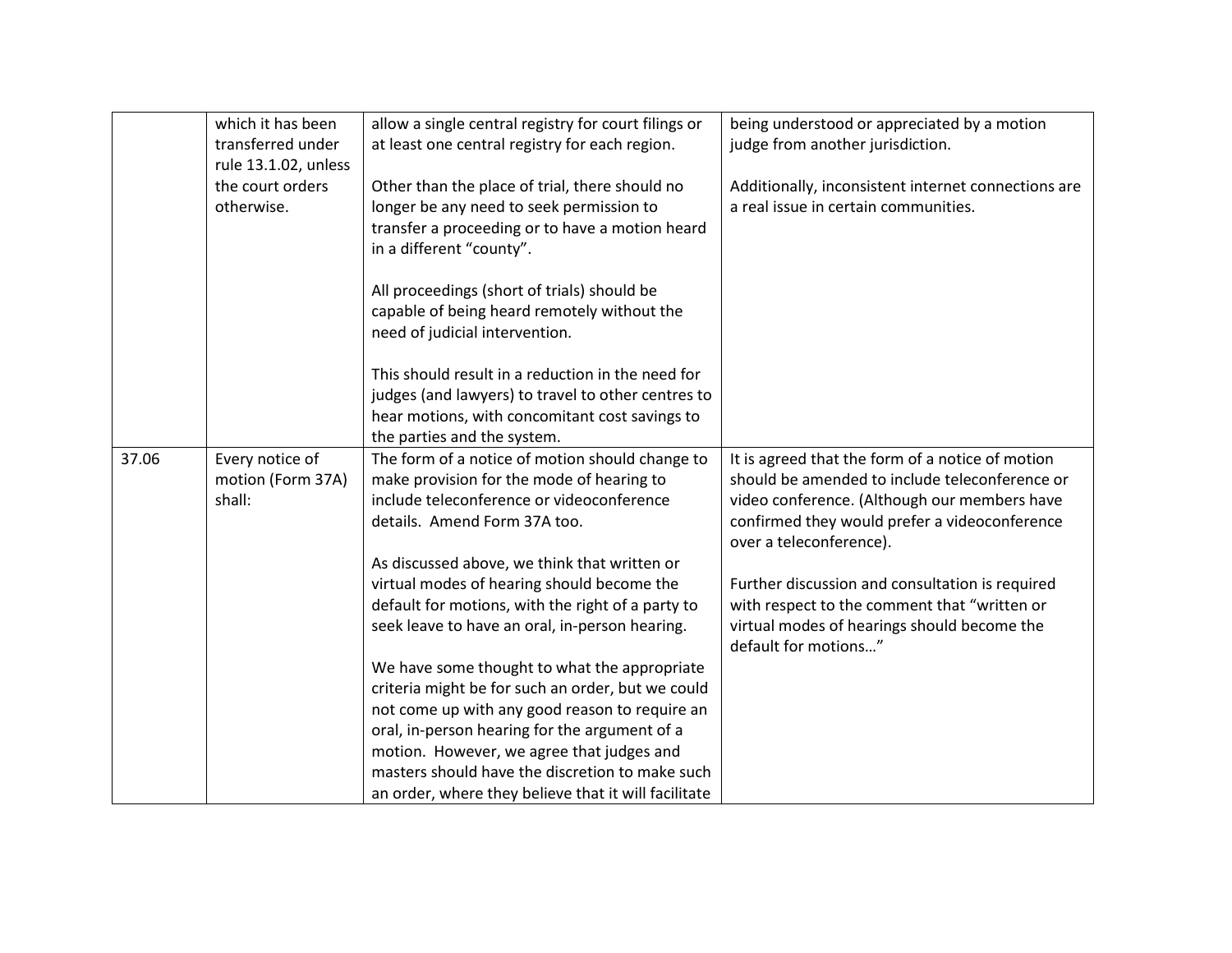|         |                           | an expeditious, cost-effective and just<br>resolution.                                                                                                                                                                                                                              |                                                                   |
|---------|---------------------------|-------------------------------------------------------------------------------------------------------------------------------------------------------------------------------------------------------------------------------------------------------------------------------------|-------------------------------------------------------------------|
| 37.12.1 | <b>Motions in Writing</b> | As we have already discussed, we are in favour<br>of very significant expansion of the use of<br>motions in writing. We should suggest that that<br>be the default format, followed by virtual<br>hearing and, in exceptional cases, oral, in-person<br>hearings.                   | Further discussion and consultation is required on<br>this issue. |
|         |                           | It might be reasonable to establish a threshold of<br>some sort, such that motions meeting that<br>threshold would default to a virtual hearing<br>(rather than a written one). Obvious candidates<br>would be motions under rr.20 and 21.                                          |                                                                   |
|         |                           | Provided that judges and masters are given<br>adequate time to deal with motions in writing,<br>we think that the use of that tool can produce<br>better and more predictable scheduling,<br>allocation of judicial resources and cost savings,<br>both to litigants and the court. |                                                                   |
|         |                           | We would propose the addition of the following<br>paragraphs to r. 37.12.1:                                                                                                                                                                                                         |                                                                   |
|         |                           | (7) A judge may at any time, on his or her own<br>initiative or at a party's request, require that a<br>motion be heard in writing.                                                                                                                                                 |                                                                   |
|         |                           | (8) A practice direction may provide for certain<br>motions or types of motions to presumptively be<br>determined in writing despite anything in this<br>rule. [depending on changes to R.1.07]                                                                                     |                                                                   |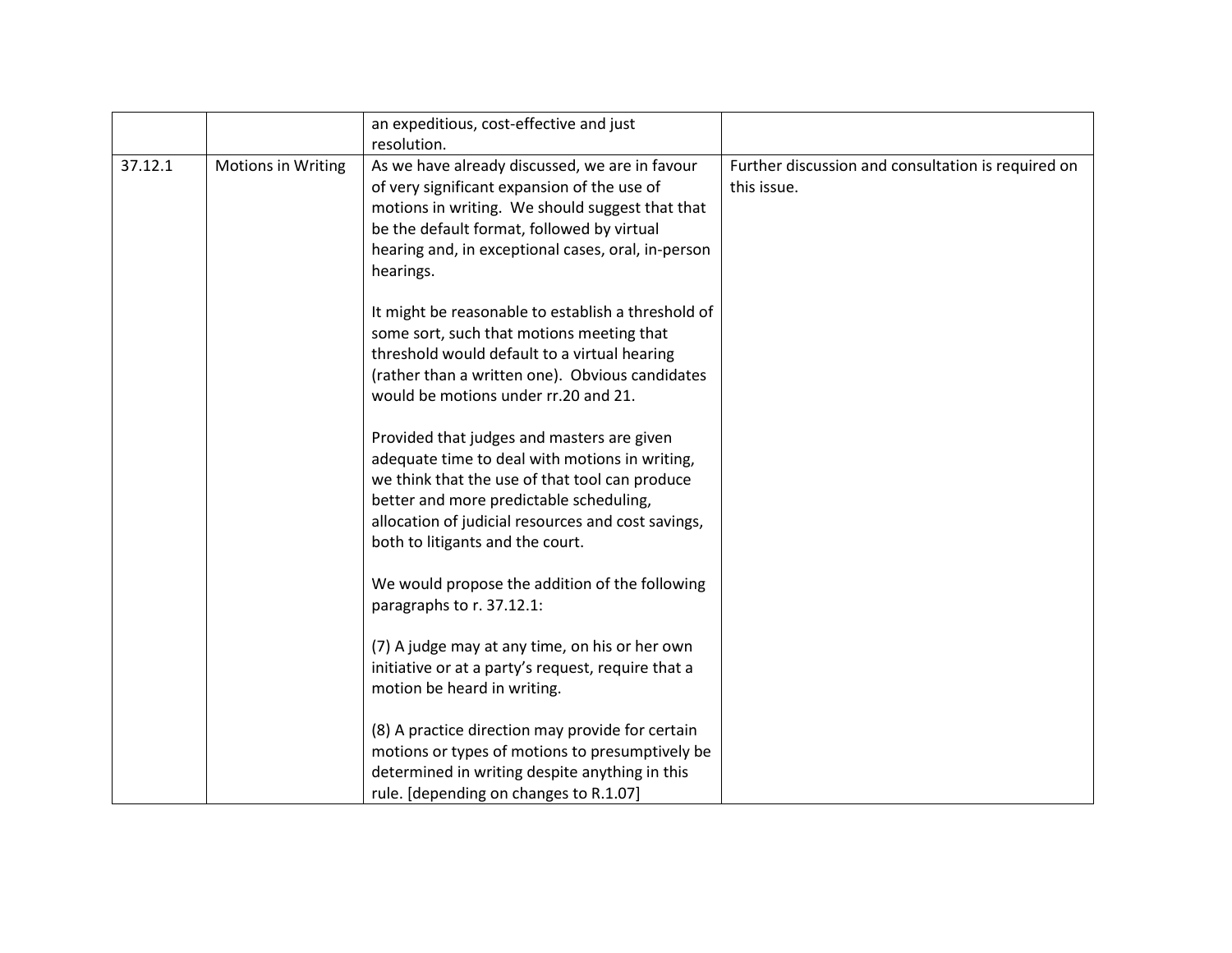| 38.03(1.1) | $(1.1)$ The<br>application shall be<br>heard in the county<br>where the<br>proceeding was<br>commenced or to<br>which it has been<br>transferred under                                                                                                                                                                                               | We have somewhat the same comments here as<br>for motions. However, for applications, virtual<br>hearings should probably be the default. | Same comments as above. |
|------------|------------------------------------------------------------------------------------------------------------------------------------------------------------------------------------------------------------------------------------------------------------------------------------------------------------------------------------------------------|-------------------------------------------------------------------------------------------------------------------------------------------|-------------------------|
|            | rule 13.1.02, unless<br>the court orders<br>otherwise.                                                                                                                                                                                                                                                                                               |                                                                                                                                           |                         |
| 38.04      | Every notice of<br>application<br>(Form14E, 14E.1,<br>68A, 73A, 74.44 or<br>75.5) shall state                                                                                                                                                                                                                                                        | Here too, call-in details for teleconferences and<br>video conferences should be added: Forms 14E,<br>14E.1, 68A, 73A, 74.44 or 75.5.     | Agreed.                 |
| 51.01      | "authenticity"<br>includes the fact<br>that,<br>(a) a document that<br>is said to be an<br>original was<br>printed, written,<br>signed or executed<br>as it purports to<br>have been,<br>(b) a document that<br>is said to be a copy<br>is a true copy of the<br>original, and<br>(c) where the<br>document is a copy<br>of a letter, telegram<br>or | Emails should be added to (a) and (c).                                                                                                    | Agreed.                 |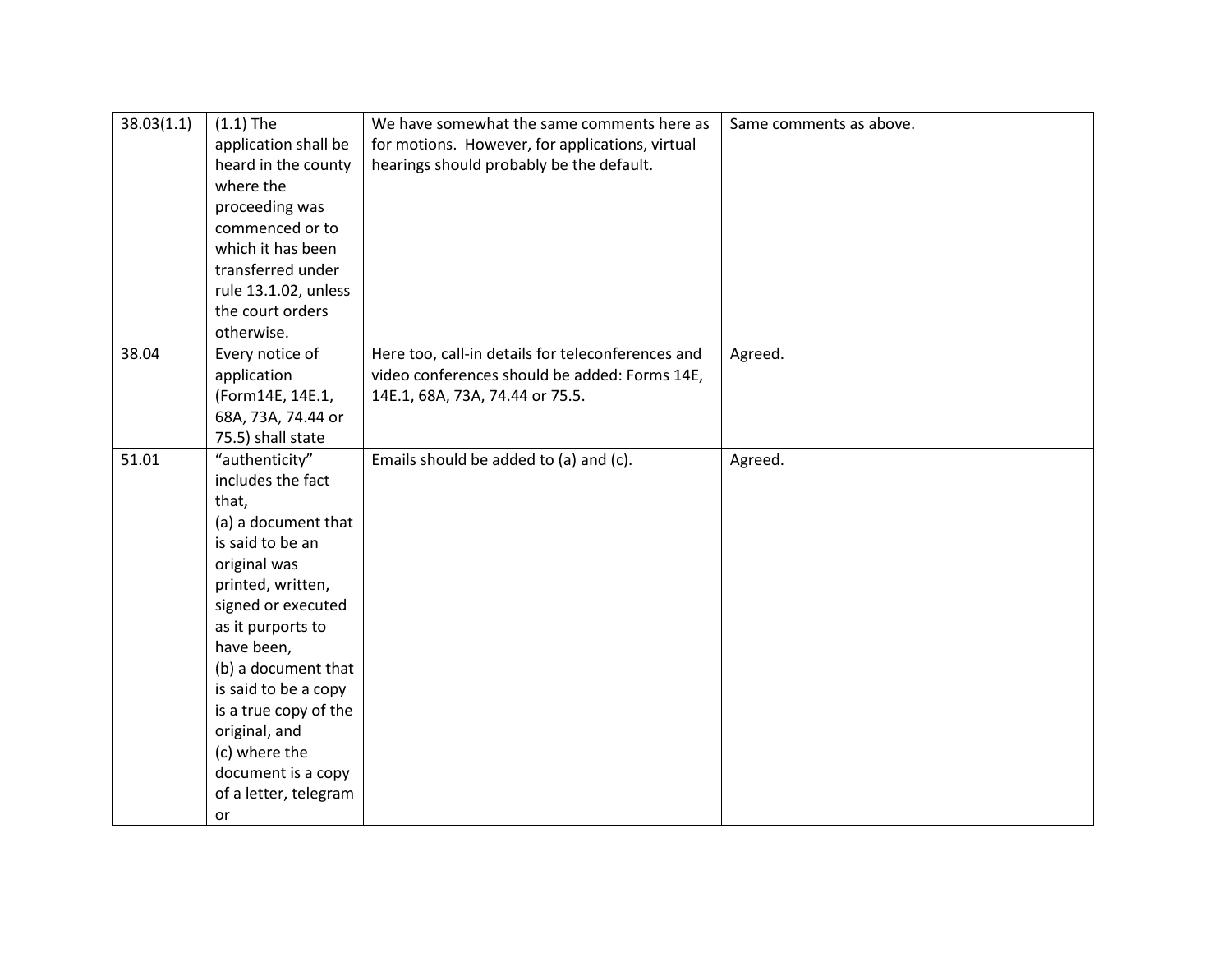|          | telecommunication,<br>the original was<br>sent as it purports<br>to have been sent<br>and received by the<br>person to whom it<br>is addressed.                                                                                                                                                                                                                      |                                                                                                                                                                                                                                                                                                                                                                    |                                                                   |
|----------|----------------------------------------------------------------------------------------------------------------------------------------------------------------------------------------------------------------------------------------------------------------------------------------------------------------------------------------------------------------------|--------------------------------------------------------------------------------------------------------------------------------------------------------------------------------------------------------------------------------------------------------------------------------------------------------------------------------------------------------------------|-------------------------------------------------------------------|
| 52.04(1) | Exhibits shall be<br>marked and<br>numbered<br>consecutively, and<br>the registrar<br>attending the trial<br>shall make a list of<br>the exhibits, giving<br>a description of<br>each exhibit, and<br>stating by whom it<br>was put in evidence<br>and, where the<br>person who<br>produced it is not a<br>party or a party's<br>lawyer, the name of<br>that person. | Provision should be made for e-documents to be<br>made exhibits. A protocol will need to be<br>established for this process, but it will probably<br>be somewhat dependant on how e-document<br>are to be placed before the court.                                                                                                                                 | Agreed.                                                           |
| 53.01(1) | Unless these rules<br>provide otherwise,<br>witnesses at the<br>trial of an action<br>shall be examined<br>orally in court and<br>the examination<br>may consist of<br>direct examination,                                                                                                                                                                           | Add the entitlement of the trial judge to order<br>virtual hearing of witnesses or her own motion.<br>Once our courts gain some experience with<br>virtual trials, it will probably become possible to<br>refine the rules governing the way in which such<br>trials should take place. But it is probably still<br>too early to formulate those requirements now. | Further discussion and consultation is required on<br>this issue. |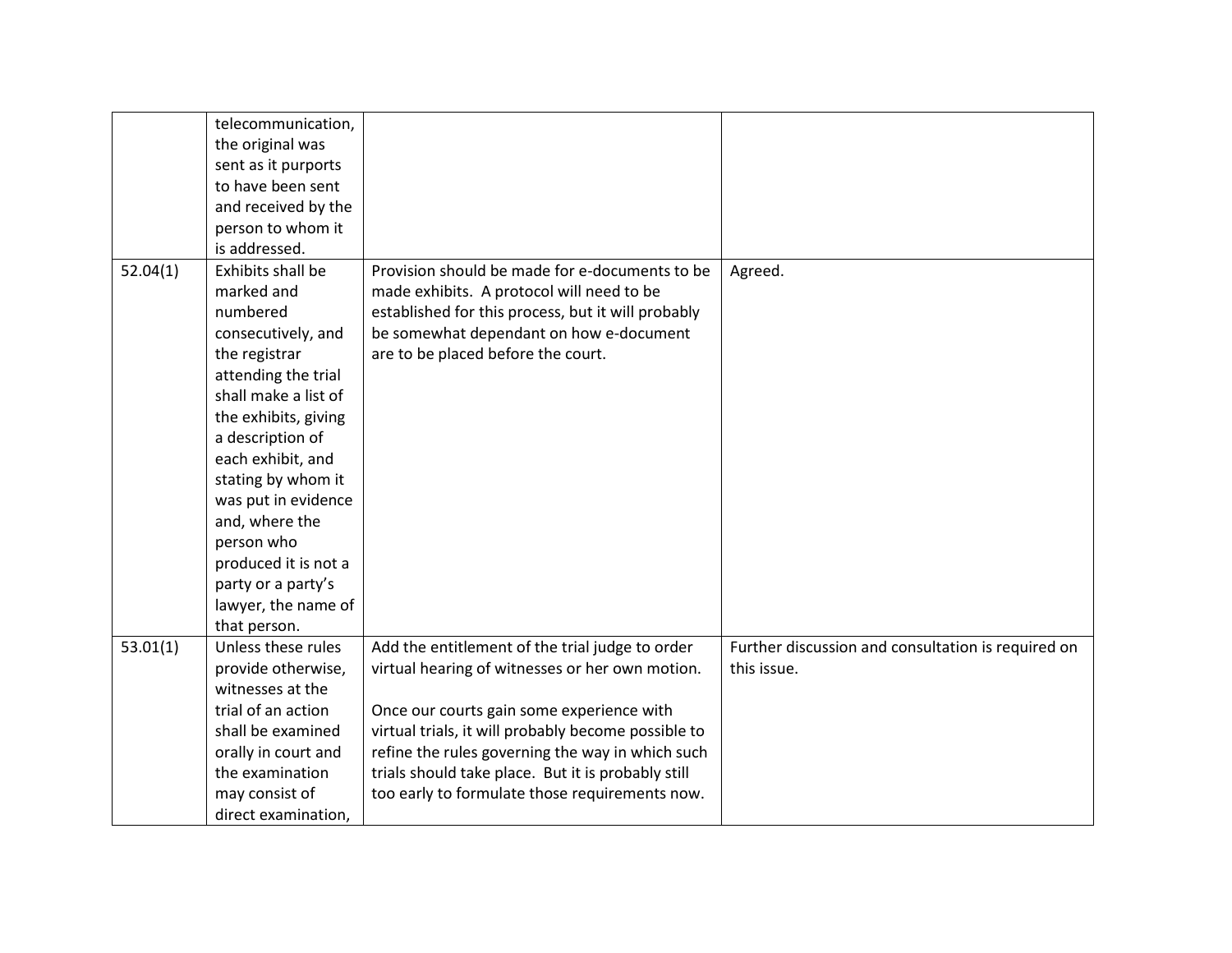|          | cross-examination     |                                                  |         |
|----------|-----------------------|--------------------------------------------------|---------|
|          | and re-               |                                                  |         |
|          | examination.          |                                                  |         |
| 53.04(1) | A party who           | This rule should be revised to expressly provide | Agreed. |
|          | requires the          | for remote attendance. Amend Form 53A [Note      |         |
|          | attendance of a       | this Rule is incorporated into summonses used    |         |
|          | person in Ontario     | under R.39 through R.34 too.]                    |         |
|          | as a witness at the   |                                                  |         |
|          | trial may serve the   |                                                  |         |
|          | person with a         |                                                  |         |
|          | summons to            |                                                  |         |
|          | witness (Form 53A)    |                                                  |         |
|          | requiring him or      |                                                  |         |
|          | her to attend the     |                                                  |         |
|          | trial at the time and |                                                  |         |
|          | place stated in the   |                                                  |         |
|          | summons, and the      |                                                  |         |
|          | summons may also      |                                                  |         |
|          | require the person    |                                                  |         |
|          | to produce at the     |                                                  |         |
|          | trial the documents   |                                                  |         |
|          | or other things in    |                                                  |         |
|          | his or her            |                                                  |         |
|          | possession, control   |                                                  |         |
|          | or power relating to  |                                                  |         |
|          | the matters in        |                                                  |         |
|          | question in the       |                                                  |         |
|          | action that are       |                                                  |         |
|          | specified in the      |                                                  |         |
|          | summons.              |                                                  |         |
| 59.02(1) | An endorsement of     | Electronic endorsements should be provided for.  | Agreed. |
|          | every order shall be  |                                                  |         |
|          | made on the appeal    |                                                  |         |
|          | book and              |                                                  |         |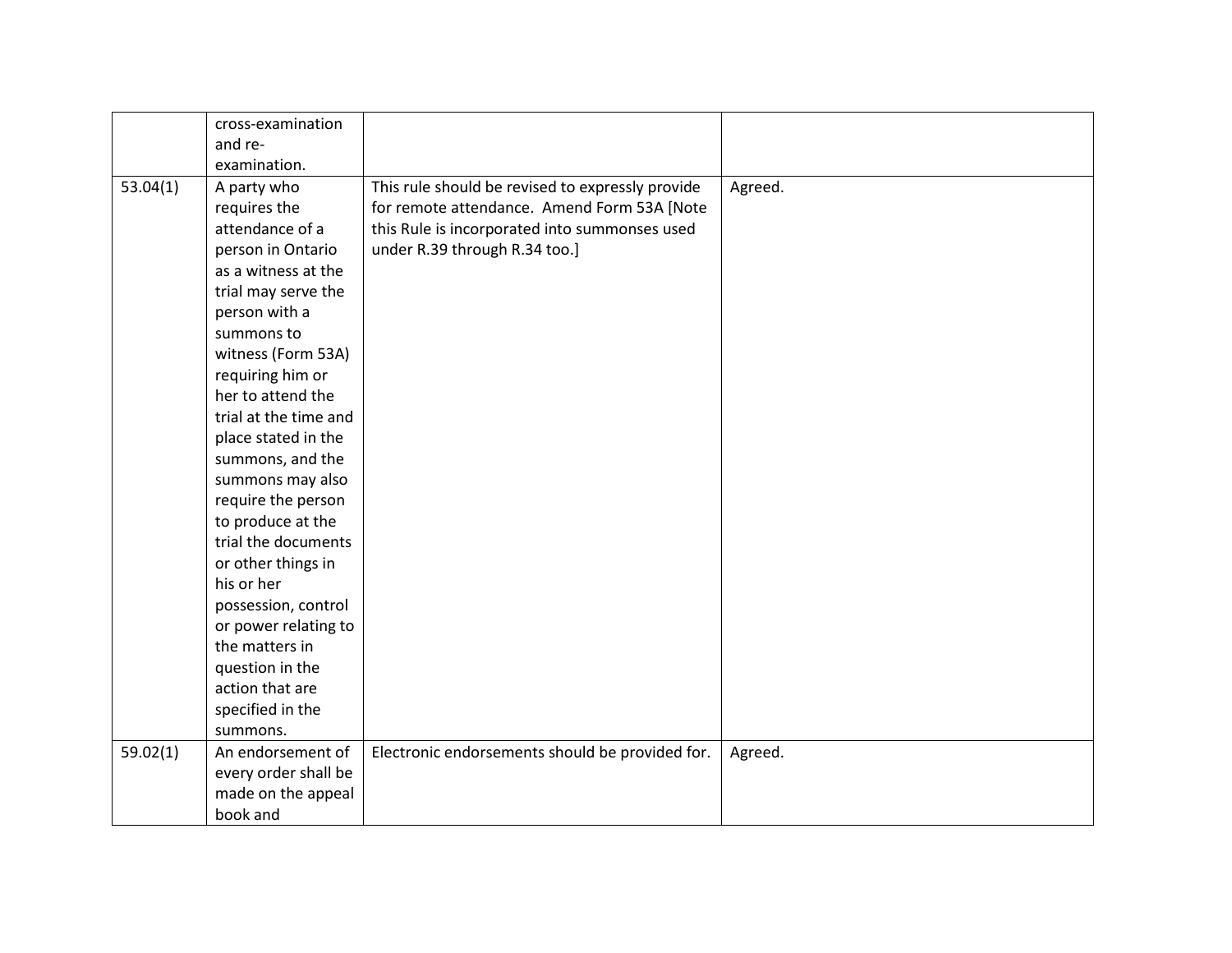|          | compendium,<br>record, notice of<br>motion or notice of<br>application by the<br>court, judge or<br>officer making it,<br>unless the<br>circumstances<br>make it so<br>impractical to do<br>SO.                                                                                                                                                |                                                                                           |         |
|----------|------------------------------------------------------------------------------------------------------------------------------------------------------------------------------------------------------------------------------------------------------------------------------------------------------------------------------------------------|-------------------------------------------------------------------------------------------|---------|
| 59.04(5) | Where all parties<br>represented at the<br>hearing have<br>approved the form<br>of the order, the<br>party who prepared<br>the draft order<br>shall,<br>(a) file the approval<br>of all the parties<br>represented at the<br>hearing, together<br>with a copy of the<br>order; and<br>(b) leave the order<br>with the registrar<br>for signing | This rule should be updated to provide for e-<br>signing and entry.                       | Agreed. |
| 59.05(1) | Every order shall be<br>entered in<br>accordance with<br>subrules (2) to (6)<br>immediately after it<br>is signed and the                                                                                                                                                                                                                      | Multiple drafts should no longer be required. An<br>e-draft should be all that is needed. | Agreed. |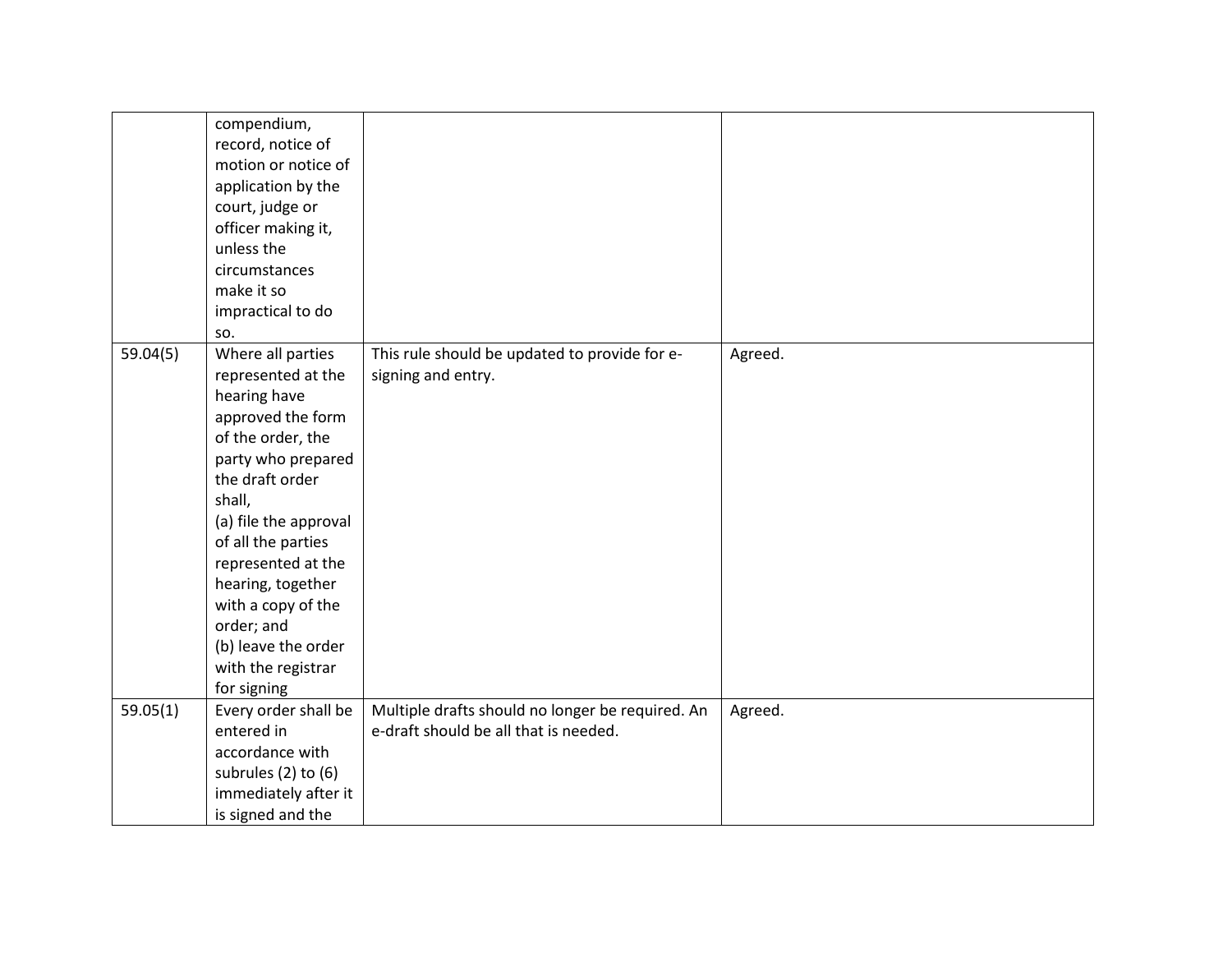|          | party having the<br>order signed shall<br>give to the registrar<br>the original and a<br>sufficient number<br>of copies for the<br>purpose of entering<br>and filing it.                                                                                                                                                                                                                                                                |                                                                                                                                                                                                                                               |                                                                                                                                          |
|----------|-----------------------------------------------------------------------------------------------------------------------------------------------------------------------------------------------------------------------------------------------------------------------------------------------------------------------------------------------------------------------------------------------------------------------------------------|-----------------------------------------------------------------------------------------------------------------------------------------------------------------------------------------------------------------------------------------------|------------------------------------------------------------------------------------------------------------------------------------------|
| Rule 60  | Enforcement                                                                                                                                                                                                                                                                                                                                                                                                                             | Several sub-rules allow electronic filing of<br>various steps of enforcement. Will need to be<br>conformed to new platform.                                                                                                                   | Agreed.                                                                                                                                  |
| 76.10(5) | The pre-trial<br>conference judge or<br>case management<br>master shall,<br>(a) fix the number<br>of witnesses, other<br>than expert<br>witnesses, whose<br>evidence each<br>party may adduce<br>at trial;<br>(b) fix dates for the<br>delivery of any<br>witness affidavits,<br>including any<br>outstanding expert<br>affidavits;<br>(c) fix a date for<br>trial, subject to the<br>direction of the<br>regional senior<br>judge; and | We wonder whether specific provisions should<br>be made for simplified procedure summary trials<br>to default to being done virtually. Again, we<br>think that there would be resulting costs savings<br>to litigants in these smaller cases. | Further discussion and consultation is required on<br>this issue. In particular, that the "default" be to<br>proceed by virtual hearing. |